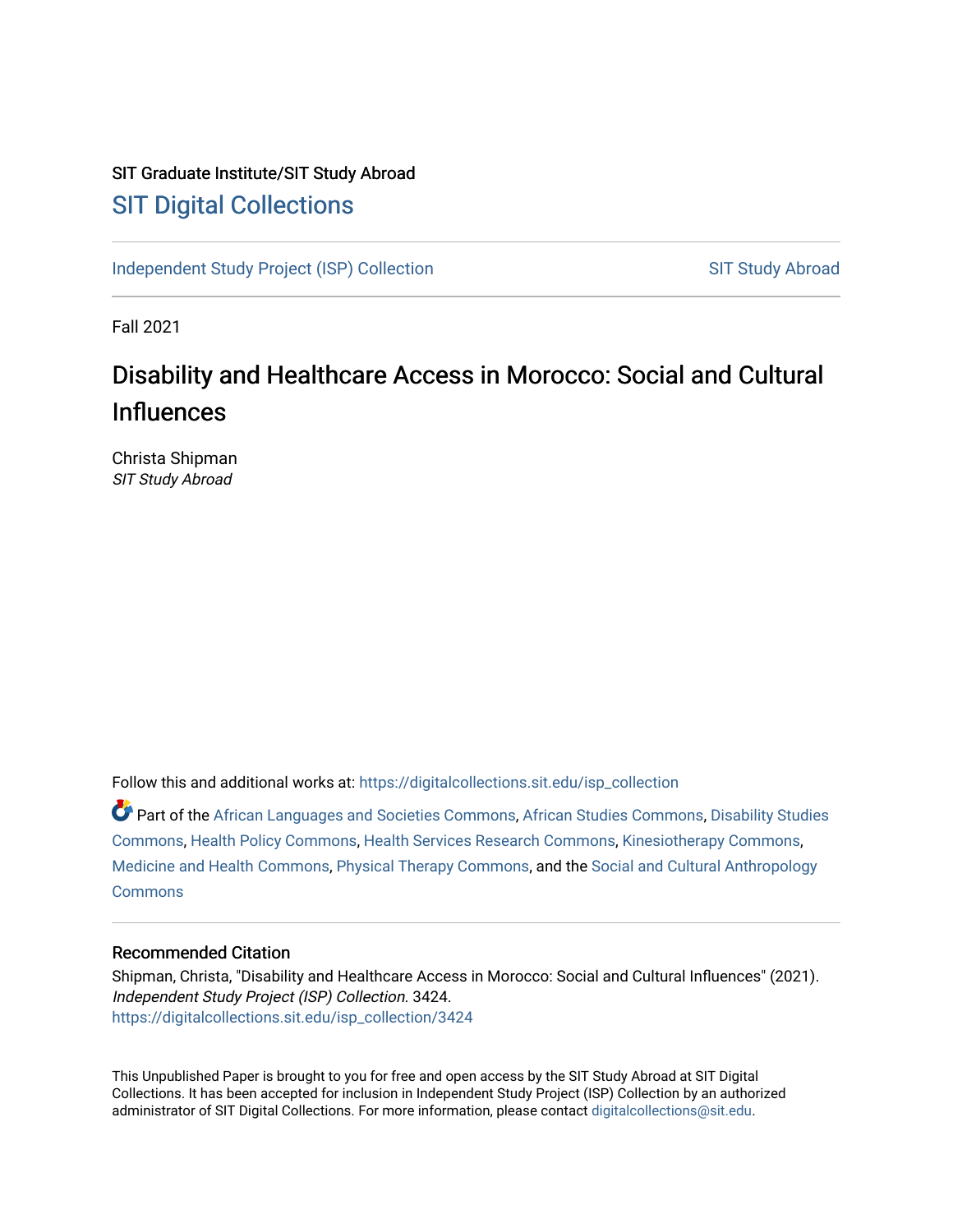# **Disability and Healthcare Access in Morocco: Social and Cultural Influences**

Christa Shipman SIT Multiculturalism & Human Rights Program Oregon State University: Kinesiology & Pre-PT Rabat, Morocco Fall 2021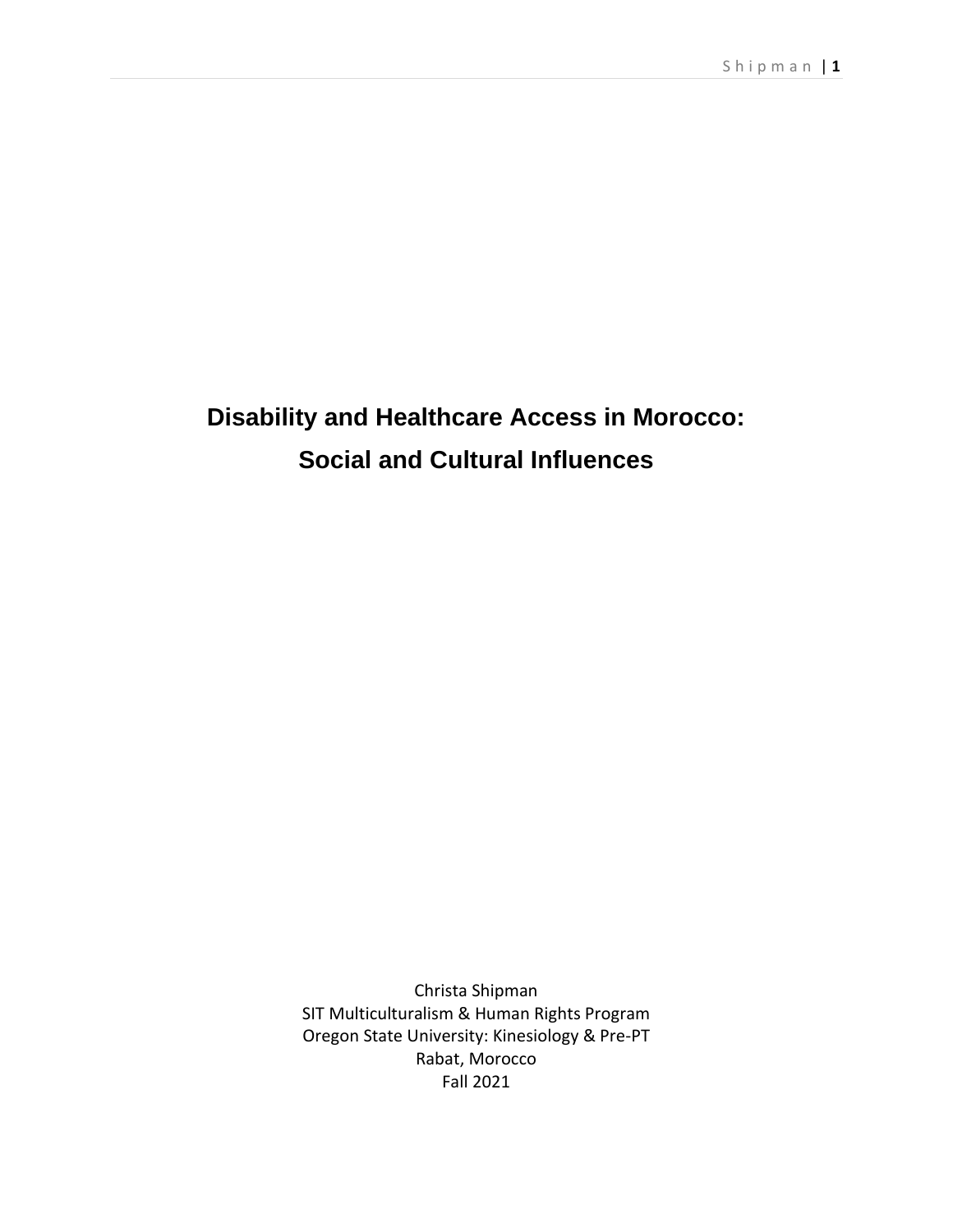# Table of Contents

# **Acknowledgements**

I am very grateful to each participant who allowed me to ask questions about their lives and work, and to the Moroccan people for their warmth, kindness, and hospitality. I would also like to thank my advisor, Dr. Mohammed Hassar, for his guidance, and my academic director, Taieb Belghazi, for his consistent support throughout this journey.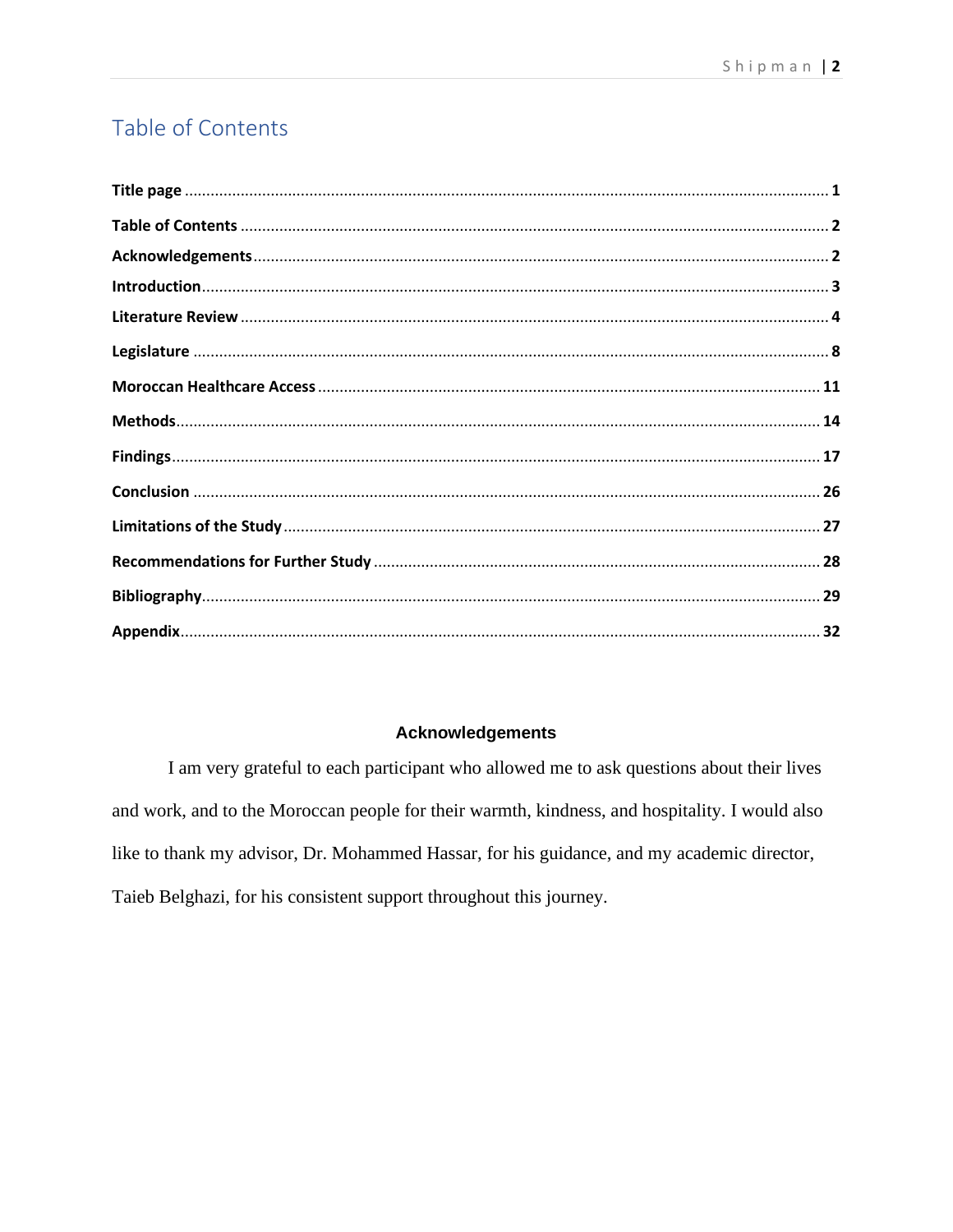# **Introduction**

I stepped into the SIT Multiculturalism and Human Rights program as a pre-physical therapy student with experience working and volunteering in the disability rights arena. Striking personal encounters with Moroccans combined with these past experiences drew me to investigate how social and cultural factors influence access to healthcare for people with disabilities. I hypothesized that access to medical care is limited by social or cultural mindsets, perceptions, or beliefs for those in my target population. This subject is relevant to Morocco as a developing country and as a society with, in some cases, fixed social dynamics, while in other areas defined by rapidly changing and fluid social dynamics. Research from nearly a decade ago  $(2014)$  shows that 6.8% of the Moroccan population has a disability;<sup>1</sup> a different survey from the same year states  $9.5\%$  of adults<sup>2</sup> (whether the difference in percentage is because one includes children or because of disparities in obtaining data is not clear, both are quite possible). In addition to this, physical impairment will touch a majority of people at some point in their life, whether that be from accident, war, aging, or other reasons,<sup>3</sup> so not only health professionals or legislators benefit from timely information in this area, but nearly every family in North Africa and the world. In a country with one kinesiotherapist for every 2,000 children with a disability, access to resources is a pressing issue.<sup>4</sup>

Over the course of one month, I interviewed people with disabilities, healthcare professionals, and leaders of NGOs as well as conducted observations in therapy sessions, public

<sup>1</sup> Review of *Enquete Nationale Sur Le Handicap 2014*. 2015. Royaume de Maroc - Ministère de la Solidarité de la Femme de la Famille et de Développement Social. https://www.men.gov.ma/Ar/Documents/Rech-Nat2- FBilan-fr.pdf.

 $2$  Hajjioui, A., N. Abda, R. El Guenouni, and M. Fourtassi. 2018. "Epidemiology of Disability and Participation in Morocco: Results from 2014 National Household Survey." *Annals of Physical and Rehabilitation Medicine* 61 (July): e548–49. https://doi.org/10.1016/j.rehab.2018.05.1277.

<sup>&</sup>lt;sup>3</sup> "Colin Barnes: The Social Model." n.d. www.youtube.com. Accessed December 6, 2021. Time 4:36-5:11.

<sup>4</sup> Braghini, Alessandra. 24 November 2021 Interview by Christa Shipman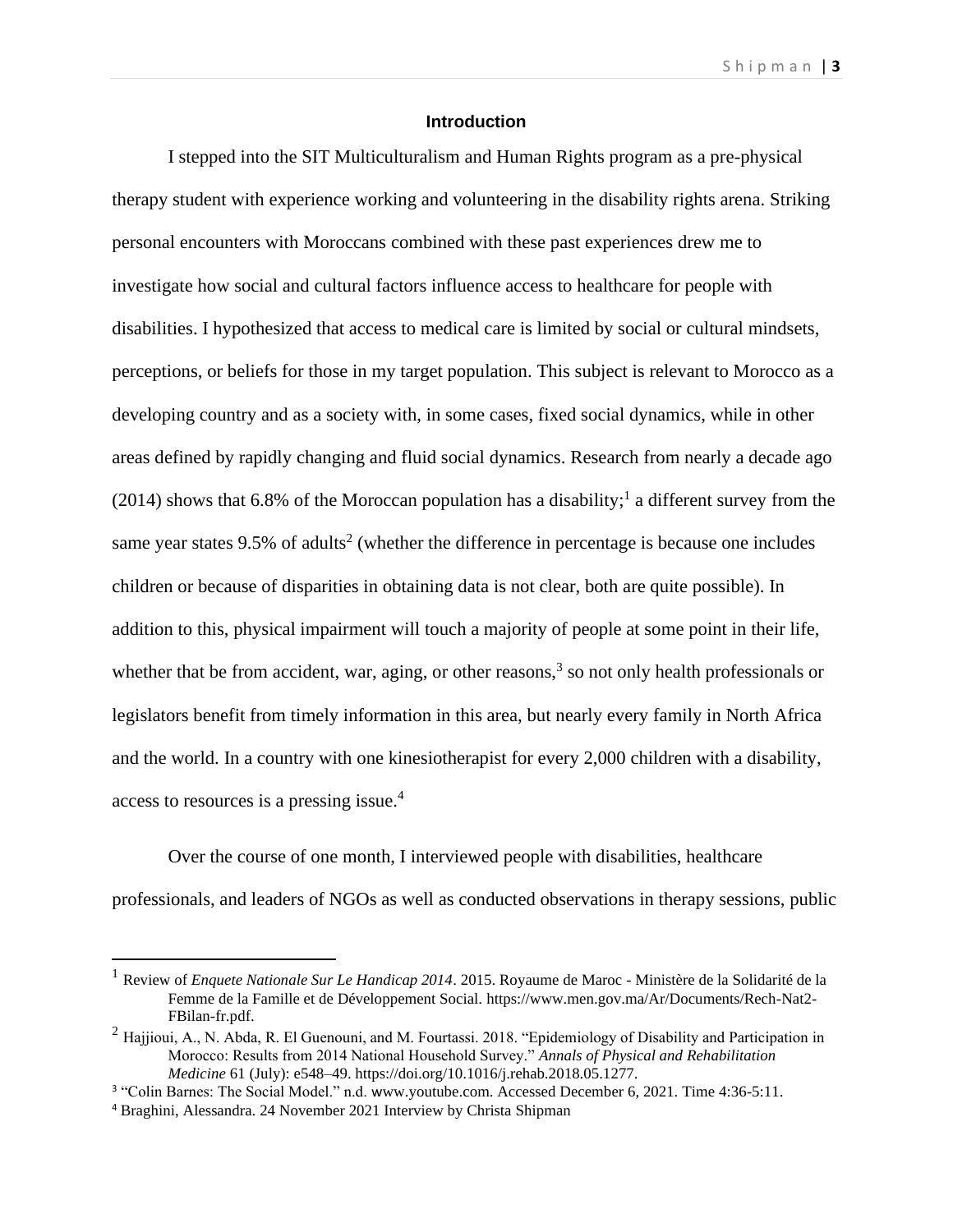places, and clinics and care centers. From this qualitative research I hoped to find insights into the struggles of children and adults living with a disability, and what holds them back from living full, healthy lives. This was a basic study, not in-depth, but still sufficient to reveal important clues as to the action steps needed to support this minority population's well-being and rights.

**Key terms:** disability, impairment, social model

#### **Literature Review**

When stepping into the world of disability rights and disability activism, one stream of thought which is critical to understand is the social model. Simply put,

The social model is an inclusive approach. It asserts that the most significant barrier for individuals with disabilities is not the disability itself; rather the most significant barrier is the environment in which a person with a disability must interact. Society disables people through designing everything to meet the needs of the majority of people who are not disabled.<sup>5</sup>

The social model was first put forth by South African Vic Finkelstein in the 1970s and '80s as he campaigned against a kind of "social apartheid," or societal oppression experienced by people with disabilities. <sup>6</sup> Finkelstein's colleague Paul Hunt and later Mike Oliver (the latter created the phrase "social model of disability" in 1983) co-championed the development of this model. The social model distinguishes "disability" from "impairment," impairment being the

<sup>&</sup>lt;sup>5</sup> "The Social Model of Disability | Information Technology Systems and Services." n.d. Itss.d.umn.edu. Accessed December 6, 2021. [https://itss.d.umn.edu/articles/a11y-social-model-disability.](https://itss.d.umn.edu/articles/a11y-social-model-disability)

<sup>&</sup>lt;sup>6</sup> "Movement Mourns Father of Social Model." 2011. Disability News Service. December 3, 2011. [https://www.disabilitynewsservice.com/movement-mourns-father-of-social-model/.](https://www.disabilitynewsservice.com/movement-mourns-father-of-social-model/)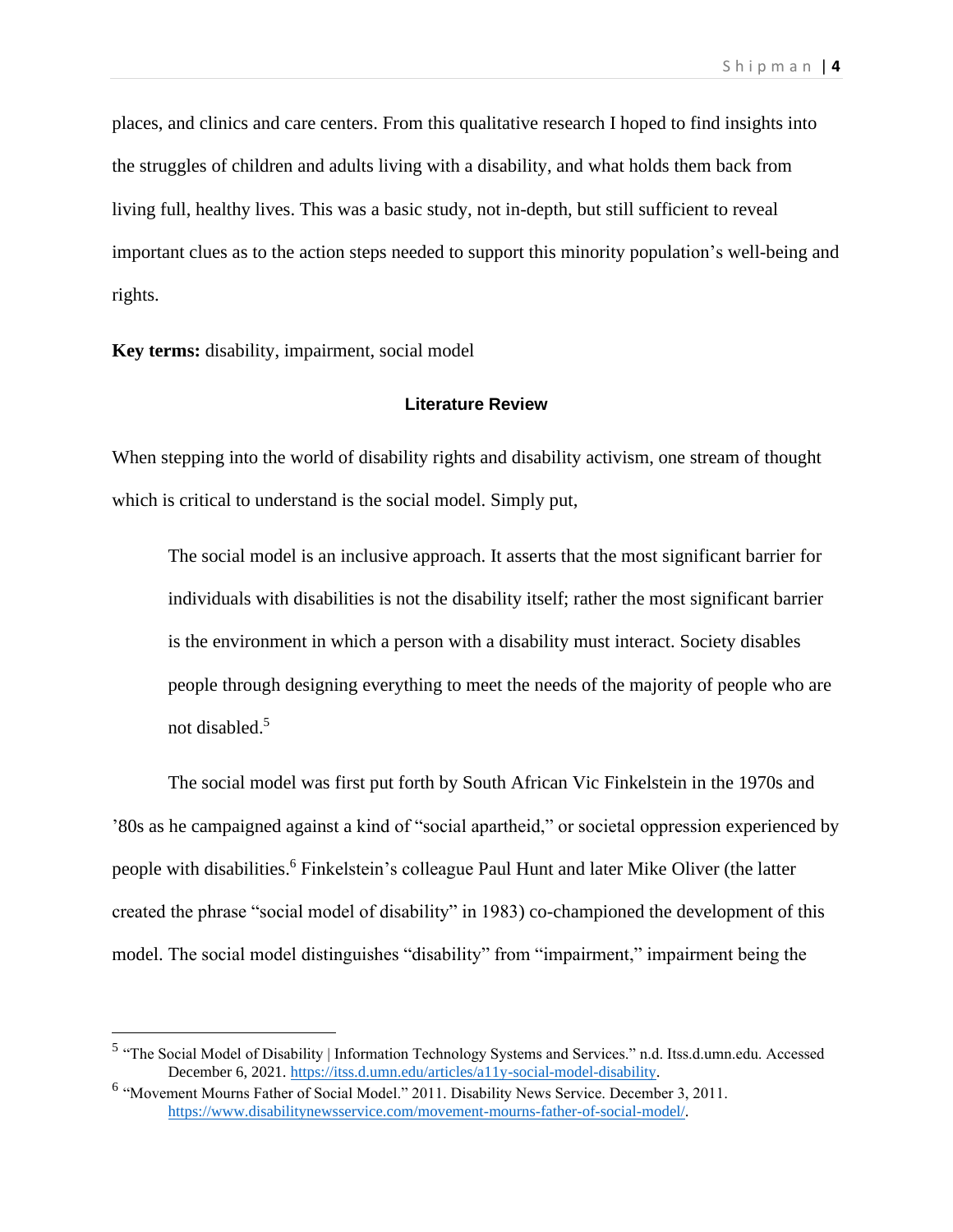physical or mental aspect whereas disability is the experience of a disabled person due to society's view of them.<sup>7</sup>

Many helpful ideas and approaches in disability studies have emerged as a result of the social model; for one, inclusive education. A Moroccan researcher, Mounir Kheirallah, shared with me the shift that this model brings to the field of education. He pointed out how the special education mindset is that a person with an impairment is "disabled" because they lack essential abilities and must be rehabilitated to reach a normal state. In contrast, the inclusive education mindset is that an impaired person is complete and worthy of acceptance as they are, simply needing encouragement to reach their full potential.<sup>8</sup> A 2018 Canadian study on healthcare access among indigenous peoples takes a similar stand on pointing out problematic societal mindsets. They use the comparison of "biomedical" vs. "postcolonial" to conceptualize the idea that underlying assumptions accompany the biomedical theory of healthcare access, and they encourage healthcare providers to seek a more holistic perspective (the "postcolonial perspective") which includes social, political, and historical influences on the subject.<sup>9</sup>

The counterpart to the social model is the medical or individual model, which categorizes disability as a medical diagnosis from which a person suffers. Although the social model has been hailed as a revolutionary, vital step, there are criticisms of it as well. Lord Norwich, who is himself visually impaired, pointed out that "it is one thing to attribute the disadvantage of a disabled person only to individual characteristics, it is quite another to exclude the role of

 $<sup>7</sup>$  Barnes, Colin.</sup>

<sup>8</sup> Kheirallah, Mounir. 7 December 2021.

<sup>&</sup>lt;sup>9</sup> Horrill, Tara, Diana E McMillan, Annette S H Schultz, and Genevieve Thompson. 2018. "Understanding Access to Healthcare among Indigenous Peoples: A Comparative Analysis of Biomedical and Postcolonial Perspectives." Nursing Inquiry 25 (3): e12237. https://doi.org/10.1111/nin.12237.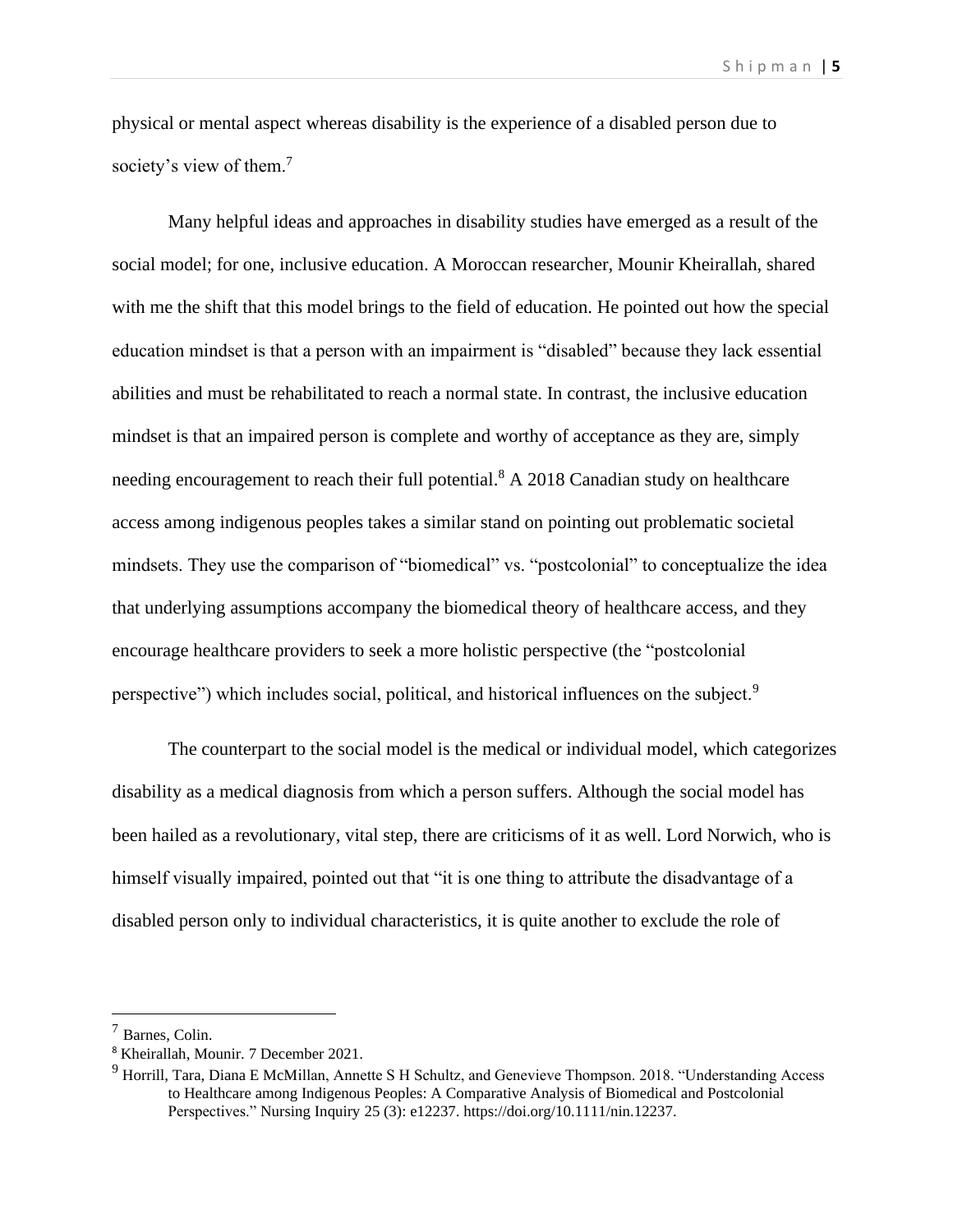individual characteristics."<sup>10</sup> Besides breezing over the impacts of impairment in a person's life, other flaws which have been pointed out are that the social model assumes disabled people are oppressed, it is very difficult to distinguish between what marks "impairment"(the medical diagnosis and biological limitations faced) versus "disability" (social limitations), and the idea that we can reach a state with no barriers is erroneous.<sup>11</sup> In a simple effort to avoid nomenclature nitpicking, the terms "impairment" and "disability" are used interchangeably in this paper.

Two other increasingly relevant models of disability are the human rights model and the WHO model. The human rights model is contained in its thesis that "Disability is a natural part of human diversity that must be respected and supported in all its forms. People with disability have the same rights as everyone else in society," and "Impairment must not be used as an excuse to deny or restrict people's rights." <sup>12</sup> The World Health Organization  $(WHO)^{13}$  model seeks to integrate the medical and the social model in a balanced approach to all aspects of disability, a framework which "understands functioning and disability as a dynamic interaction between health conditions and contextual factors, both personal and environmental." It is being called the "bio-psycho-social model."<sup>14</sup>

<sup>10</sup> Cigman, R. 2010. *Inclusion.* In *International Encyclopedia of Education (Third Edition),* 158-163. Edited by Peterson, P; Baker, E.; and McGaw, B. Elsevier. https://doi.org/10.1016/B978-0-08-044894-7.00588-1

<sup>11</sup> Shakespeare, Tom. *The Social Model of Disability.* In *The Disability Studies Reader*, 6-11. Edited by Lennard J. Davis. New York: Routledge, 2010.

<sup>&</sup>lt;sup>12</sup> "Introducing the Human Rights Model of Disability." 2019. Disability Advocacy Resource Unit (DARU). January 30, 2019. http://www.daru.org.au/how-we-talk-about-disability-matters/introducing-the-humanrights-model-of-disability.

<sup>&</sup>lt;sup>13</sup> World Health Organization. 2021. "Disability." www.who.int. 2021. https://www.who.int/healthtopics/disability#tab=tab\_1.

<sup>14</sup> World Health Organization. 2011. Review of *World Report on Disability,* 4. [https://wwww.who.int/disabilities/world\\_report/2011/chapter1.pdf.](https://wwww.who.int/disabilities/world_report/2011/chapter1.pdf)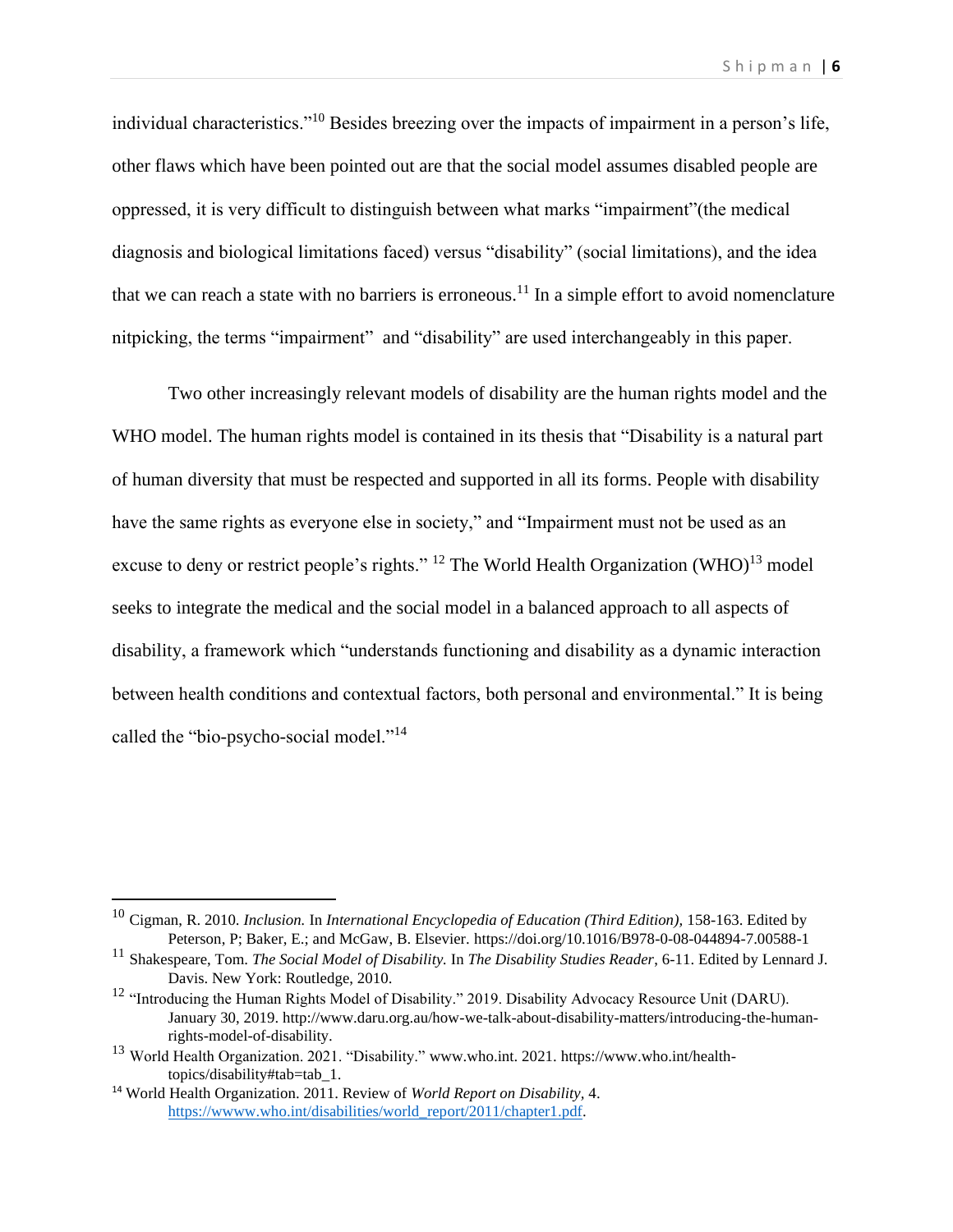Jonas-Sebastian Beaudry from the University of British Colombia writes a thorough, even-handed review on the social model of disability.<sup>15</sup> However, it is easy to notice that his debate is highly theoretical and academic as opposed to pragmatic. For anyone doing work on the ground, face-to-face with people, such a purely conceptual approach becomes frustrating, and Beaudry acknowledges this.<sup>16</sup> The research in this project was birthed out of a desire to seek practical, useful knowledge related to influences on healthcare access, so I will refrain from establishing any one model as the basis of my approach, although the human rights model comes closest. I agree that "As a researcher, I find the social model unhelpful in understanding the complex interplay of individual and environmental factors in the lives of disabled people." <sup>17</sup> Yet, it is a good model insofar as recognizing the fundamental problem and providing an alternative approach, namely: people should be treated kindly and fairly on the basis of shared humanity. Professor Colin Barnes gets rights down to it when he states, "Disabled people are just like everybody else in the sense they have a right to a decent quality of life."<sup>18</sup> I entirely agree, and as I have come at this research project from a human rights perspective, this is clearly the matter at hand.

While disability rights is a relevant issue in every country of the world, Morocco faces unique challenges in this area due to its situation and colonial history. One striking example is the epidemic of paralysis which occurred in late 1959 in Meknes and around the whole country. My project advisor remembered the details well: Doctors and scientists were puzzled as to the cause—could it be polio? A virus? After some research they noticed that only the poor were

<sup>15</sup> Beaudry, Jonas-Sebastien. 2014. "Beyond (Models Of) Disability?" SSRN Electronic Journal of Medicine and Philosophy. 41: 210-228. [https://doi.org/10.2139/ssrn.2418431.](https://doi.org/10.2139/ssrn.2418431)

<sup>&</sup>lt;sup>16</sup> Beaudry, 225

<sup>&</sup>lt;sup>17</sup> Shakespeare, 11

<sup>18</sup> Barnes, 10:48-10:58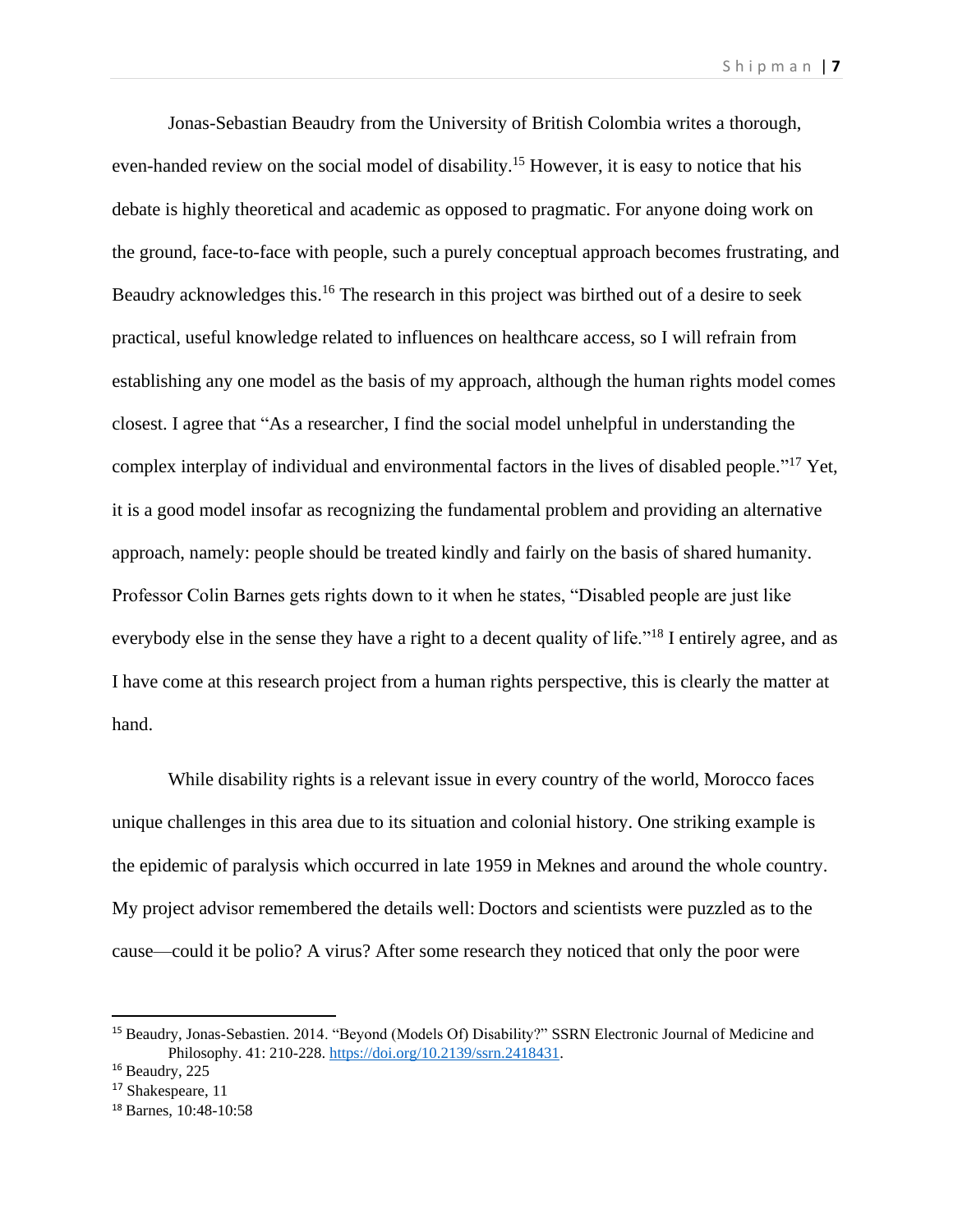being paralyzed. It turns out that shortly before there was an incident of oil poisoning, and this oil containing toxins was mixed in with cooking oil and consumed. Poverty had pushed families to use the toxic oil because they could not afford to buy fresh, and they did not realize how dangerous it was. <sup>19</sup> After fact-checking this story, I found it to be entirely true, except that the oil was not mixed in by individual families, but by a wholesaler looking to increase his profit margin. The oil came from the US Air Force base near Casablanca; it was used jet engine lubricating oil which contained triaryl phosphates and cresol phosphates. <sup>20</sup> The toxins damaged the motor neurons of the spinal cord and caused partial paralysis for thousands of Moroccans, of which 80% were unskilled laborers, now unable to work. WHO estimated that "a probably 10,000 cases, including small children, will be completely paralyzed for the rest of their lives, and their upkeep will depend on the good will of their neighbors or the State."<sup>21</sup> Other sources say that out of the 10,466 victims identified, 85 percent had been completely cured, with only 272 requiring further treatment after June 30,  $1961$ .<sup>22</sup>

# **Legislature**

So, what role does the State play in care for the disabled? The Moroccan government as well as international human rights organizations have demonstrated involvement on this front, although legislation has been characterized by lack of action on the ground, adding to the complexity of the issue. For instance, the 2019 "Project de l'education inclusive" by

<sup>19</sup> Dr. Mohammed Hassar, Interview 16 November 2021 by Christa Shipman.

<sup>20</sup> Segalla, Spencer D. "Poison, Paralysis, and the United States in Morocco, 1959." In *Empire and Catastrophe: Decolonization and Environmental Disaster in North Africa and Mediterranean France since 1954*, 78. University of Nebraska Press, 2020.

<sup>21</sup> Segalla, 84.

<sup>&</sup>lt;sup>22</sup> Babas, Latifa. "Poisoned Cooking Oil, Morocco's Most Tragic Sanitary Catastrophe." En.yabiladi.com. Accessed December 10, 2021[. https://en.yabiladi.com/articles/details/92915/poisoned-cooking-morocco-s-most](https://en.yabiladi.com/articles/details/92915/poisoned-cooking-morocco-s-most-tragic.html)[tragic.html.](https://en.yabiladi.com/articles/details/92915/poisoned-cooking-morocco-s-most-tragic.html) 2020.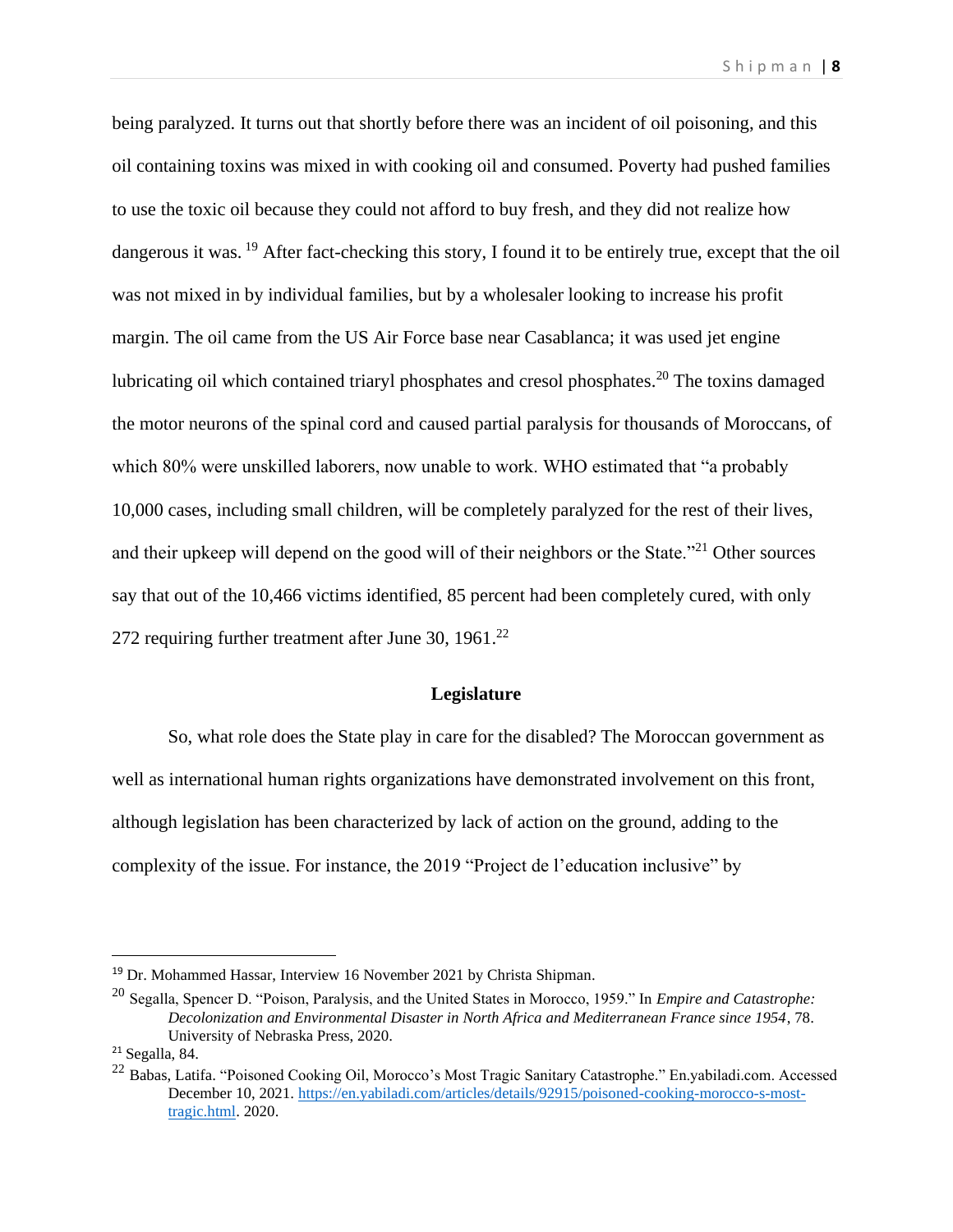l'Observatoire Morocain de l'Education Inclusive (OMEI) showed that 55.1% of children with a disability are not enrolled in school, but it did not change much in practicality.<sup>23</sup>

In 2005, His Majesty King Mohammed VI launched "The National Initiative for Human Development," (Initiative Nationale pour le Developpement Humain or INDH), which put in motion many social welfare projects for people with disabilities. INDH works "for the dignity of people with special needs, thus helping to promote their integration into society." Part of the initiative enabled the setup and functioning of specialized centers across the nation, and a 2019 report stated that the INDH has led 1066 projects and invested 462 million dirhams to improve the lives of 150,000 people over the course of the three years prior. <sup>24</sup> INDH as a broad program serves not only the disabled, but populations of varied backgrounds, such as the vulnerable/those in precarious situations, the aged, and infants  $\&$  young children.<sup>25</sup>

As far as international legislation goes, an important anti-discrimination law from the UN is the Convention on the Rights of People with Disabilities or CRPD. The CRPD outlines eight crucial principles of the law in Article  $3<sup>26</sup>$  and nations were invited to sign and ratify it after March  $30<sup>th</sup>$ , 2007. Morocco signed it on April 8, 2009, three months before the United States.<sup>27</sup>

<sup>&</sup>lt;sup>23</sup> jm. 2021. "Maroc/Education Inclusive : La Scolarisation Des Enfants En Situation de Handicap En Hausse de 55,1%." Journal Educ'Action. October 28, 2021. [https://eduactions.org/maroc-education-inclusive-la](https://eduactions.org/maroc-education-inclusive-la-)scolarisation-des-enfants-en-situation-de-handicap-en-hausse-de-551/.

<sup>&</sup>lt;sup>24</sup> "International Day of People with Disability: INDH Reinforces Mobilization to Provide Care to the Disabled | MapNews." 2021. Www.mapnews.ma. Accessed December 10, 2021. https://www.mapnews.ma/en/actualites/social/international-day-people-disability-indh-reinforcesmobilization-provide-care.

<sup>25</sup> "Programme 2 : Lutte Contre La Précarité." 2019. INDH. Accessed December 10, 2021. http://www.indh.ma/lutte-contre-la-precarite/.

<sup>26</sup> World Health Organization. 2011. Review of *World Report on Disability,* 9*.*  https://www.who.int/disabilities/world\_report/2011/chapter1.pdf.

<sup>&</sup>lt;sup>27</sup> Nations, United. 2014. "CRPD List of Countries: Convention, Optional Protocol Signatures, Ratifications." Disabled World. Disabled World. September 22, 2014. https://www.disabledworld.com/disability/discrimination/crpd-milestone.php.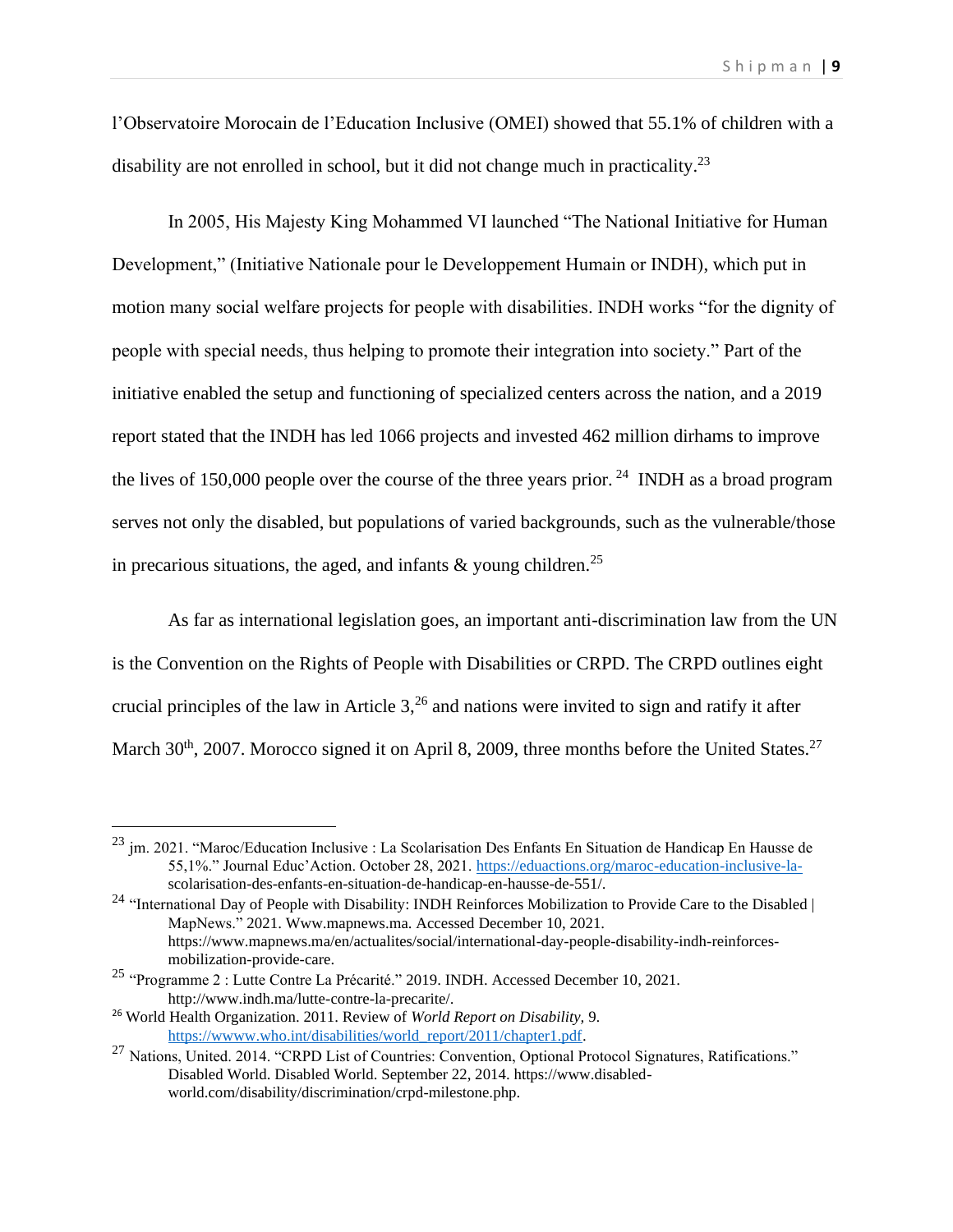In 2009 the president of the National Counsel of Human Rights (Conseil national des Droits de l'Homme or CNDH) announced at an international convention that Morocco signed in law 62.09, a law which promotes the protection of persons with disabilities. However, this law was never adopted, but rather withdrawn with the reassurance that a new bill to defend the rights of persons with disabilities would be launched at the end of 2013.<sup>28</sup> A new bill was indeed created in June 2014, law 97.13, although it was "ultimately vague and ineffective."<sup>29</sup>

The February  $20<sup>th</sup>$  Movement of 2011 was a bold move as the Moroccan people demanded a new constitution and several radical changes. Among the various issues brought to the forefront, including recognition of the Amazigh culture and language, women's rights, and promotion of democracy, fair and just treatment for the disabled was little mentioned. However, the new 2011 constitution following the movement outlined the rights of its citizens, and these included, in Article 31, the right to healthcare and the right to social protection (including medical coverage). <sup>30</sup> Additionally, Article 34 stated that it was the role of public powers "to rehabilitate and integrate into social and civil life the physically sensory-motor and mentally handicapped and to facilitate their enjoyment of the rights and freedoms recognized to all."<sup>31</sup> Although these were grand steps forward, in reality, like other topics addressed by the new constitution, the application of such articles has been "too little, too late."

<sup>28</sup> Yassine, Benargane. 2013. Review of *Appel à La Mise En Place d'Une Stratégie En Faveur Des Personnes Handicapées*. *Au Fait Newspaper*, January 17, 2013. https://www.morocco-foundation.org/appel-a-la-miseen-place-dune-strategie-en-faveur-des-personnes-handicapees.html.

<sup>&</sup>lt;sup>29</sup> Beasley, Julia. 2019. "The Disabled Experience in Morocco: A Struggle Between Agency and Capacity," 9-10. Rabat, Morocco. Used by permission of SIT Academic Director Taieb Belghazi.

<sup>30</sup> *Morocco's Constitution of 2011,* 11. 2012.

https://www.constituteproject.org/constitution/Morocco\_2011.pdf?lang=en.

<sup>31</sup> *Morocco's Constitution of 2011,* 12.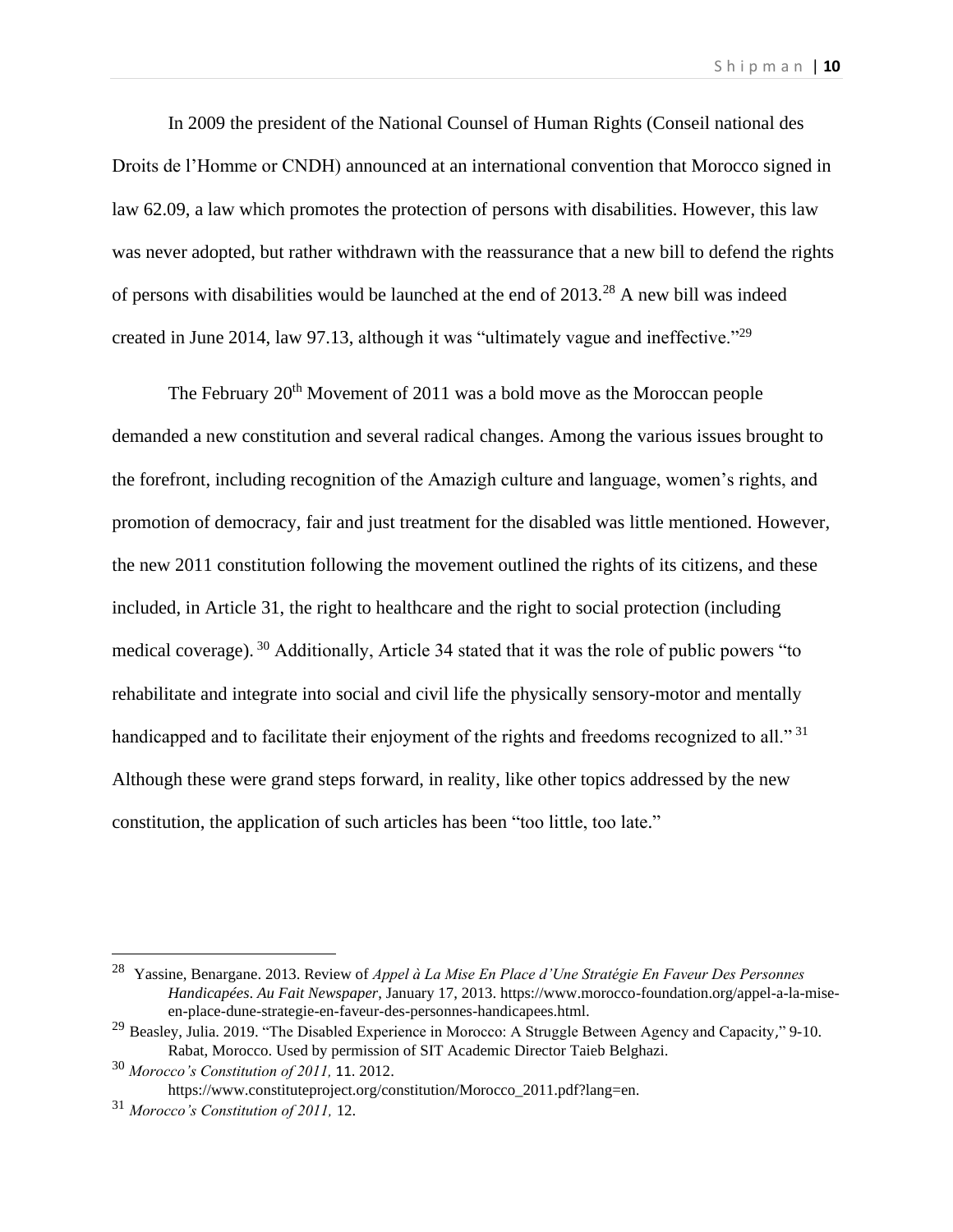#### **Moroccan Healthcare Access**

What we are discussing here is not only care for people with disabilities in general, but specifically access to healthcare and health supports. UNICEF addresses the right to a good quality of life for children in its report "Promoting the Rights of Children with Disabilities":

Under article 24 of the CRC, every child has the right to enjoy the highest attainable standard of health and to have access to facilities for rehabilitation and the treatment of illness. Once a child is identified as having an impairment, however, other normative conditions may be overlooked, including basic health care. In countries where access to basic medical services is generally difficult, it is likely to be significantly more difficult for children and adults with disabilities to obtain proper medical treatment.<sup>32</sup>

Healthcare access is problematic not only for the leaps and bounds that need to be taken to improve access, but for the low quality of services provided once a patient arrives to a clinic, hospital, or center, as we shall see in this paper's Findings to follow. A 2018 comparative study of Morocco and Tunisia contributes three extremely valuable points to the conversation surrounding healthcare access in Morocco:

1) First, the overall healthcare capacity is lower in Morocco than in Tunisia… Morocco has 0.9 hospital bed and 0.618 physicians for 1000 inhabitants compared to 2.1 and 1.648 respectively in Tunisia in 2012 and 2014 (World Bank, 2017).

2) Second, access in Morocco has been shown to be particularly difficult for the poorest and for rural populations (Semlali, 2010). To date, the new social security system for the most deprived (régime d'assurance-maladie des économiquement fa-ibles (Ramed)) only covers a minority of

<sup>32</sup> Innocenti Research Center, ed. 2007, 15. Review of *Promoting the Rights of Children with Disabilities*. Florence, Italy: The United Nations Children's Fund (UNICEF). https://www.unicefirc.org/publications/pdf/digest13-disability.pdf.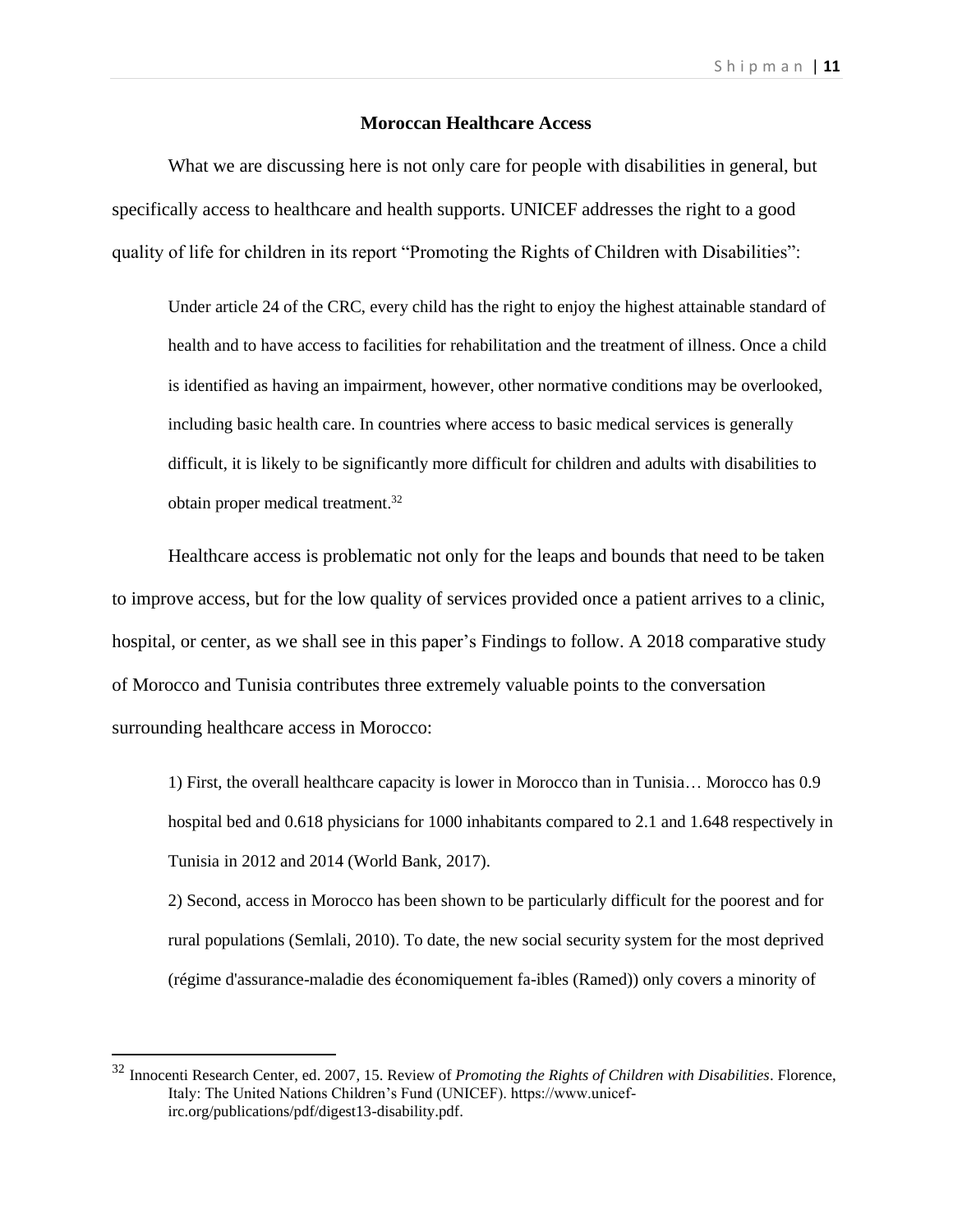potential beneficiaries (Chaouiet al., 2012)…only 30% of the rural population live within 5 km from the closest healthcare facility in Morocco.

3) Finally, evidence shows that persistence of attitudinal barriers towards persons with impairment further limits access as well as impedes the offer of appropriate services (World Health Organization and World Bank, 2011; Parsonset al., 2015; Munthali et al., 2017). Qualitative interviews demonstrated the persistence of discriminatory attitudes in the health system of Morocco while discrimination was also reported as a widespread social behavior in both countries. 33

Points one and two demonstrate why improved access is desperately needed in Morocco, particularly the rural areas, and the third point is exactly what this study set out to examine. "Attitudinal barriers" and discrimination are the types of social barriers which impede successful treatment and rehabilitation for those most in need of it.

Similar to the comparison between Tunisia and Morocco, healthcare access is more easily measurable when one has a baseline. As a student from the US with a sister who has special needs, my baseline is accessibility in the United States and specifically the Pacific Northwest. Upper class families with excellent insurance and poverty-level families with state insurance have access to a wide range of care and therapy options. However, middle class families, not granted those options, can afford only subpar care for themselves and/or a child with a disability. But even they have the benefit of research teams from teaching hospitals, such as Oregon Health & Science University  $(OHSU)^{34}$  where whole teams of specialists troubleshoot health problems

<sup>&</sup>lt;sup>33</sup> Trani, Jean-Francois, Parul Bakhshi, Derek Brown, Dominique Lopez, and Fiona Gall. 2018. "Disability as Deprivation of Capabilities: Estimation Using a Large-Scale Survey in Morocco and Tunisia and an Instrumental Variable Approach." *Social Science & Medicine* 211 (August): 56. https://doi.org/10.1016/j.socscimed.2018.05.033.

<sup>34</sup> "About OHSU Health Care | Health Care | OHSU." n.d. Www.ohsu.edu. Accessed December 11, 2021. https://www.ohsu.edu/health/about-ohsu-health-care.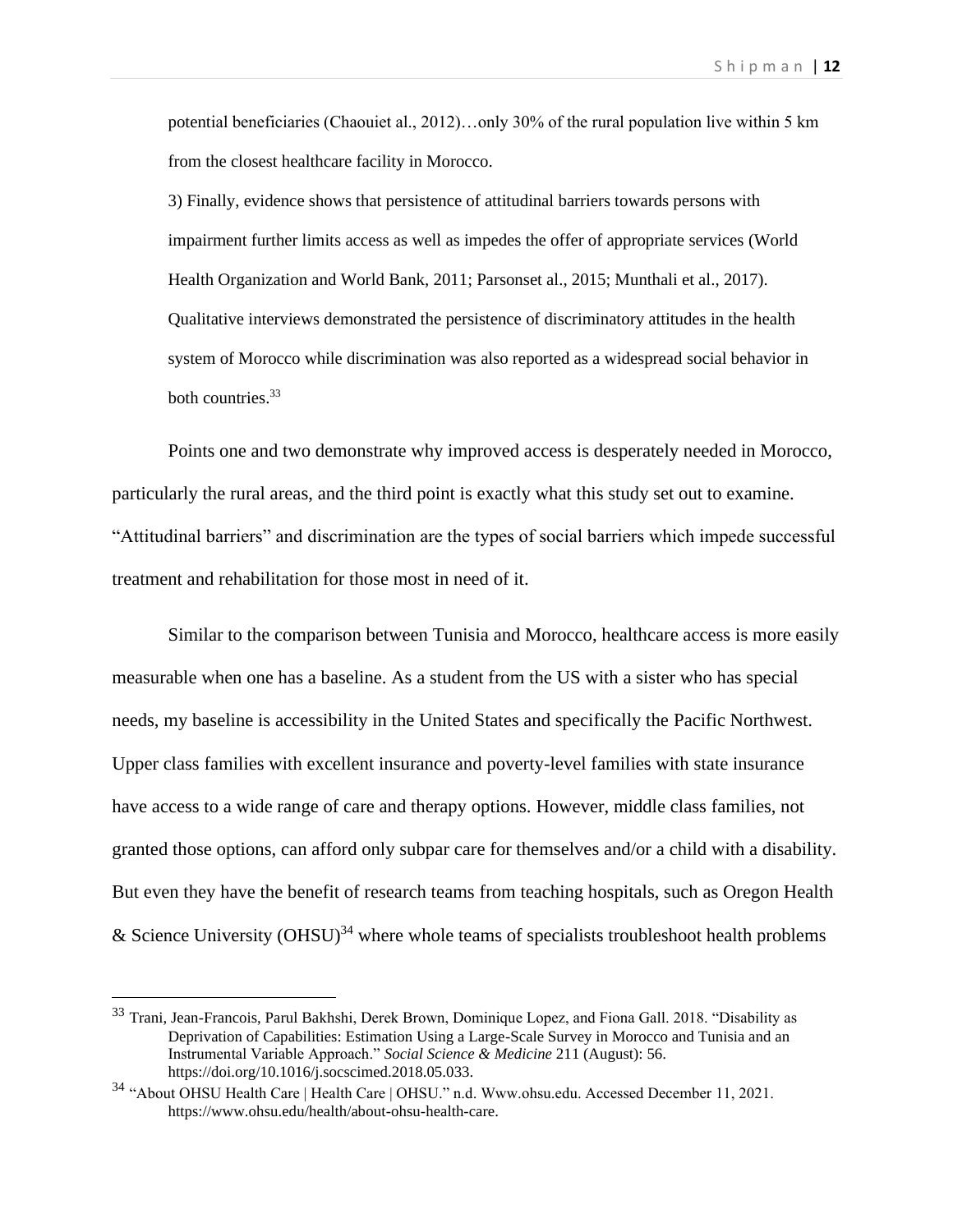of an individual experiencing disability. For instance, the Down syndrome care team at OHSU includes a neurologist, audiologist, psychologist, as well as physical, occupational and speech therapists. Healthcare Worker #2 from this study's research shared that several of these professions, such as speech therapy and physical therapy, are fairly new to Morocco, so there is a shortage of workers and prices are exorbitant.<sup>35</sup> Research teams at teaching hospitals are not a common occurrence.

In every culture, impairment sets a person apart so that it is difficult for him or her to be accepted as normal within the community; but disability presents a greater challenge in some cultures than others. This can be due to prejudices or mindsets in various areas. These prejudices change over time with increased knowledge and education. In the United States fifty years ago most children with Down syndrome were institutionalized and not expected to live past the age of twenty, whereas now this disability is better understood, and families strive to keep their child in the home and work toward independence and societal integration. As we have opportunities to show the example of successful persons living with impairment, the mindsets change, and hope grows that a full, meaningful life is possible. To use the social model, "disability" disintegrates although "impairment" remains.

When discussing health care access in general, one viewpoint from the field of sociology is to examine the link between access and "social capital," which was loosely defined by Robert Putnam in 1995 as "features of social organization, such as trust, norms and networks, that can improve the efficiency of society by facilitating coordinated actions." <sup>36</sup> Essentially, relational

<sup>35</sup> Healthcare Worker #2. 26 November 2021 Interview by Christa Shipman.

<sup>36</sup> Pitkin Derose, Kathryn, and Danielle M. Varda. 2009. "Social Capital and Health Care Access." *Medical Care Research and Review* 66 (3): 272–306. https://doi.org/10.1177/1077558708330428.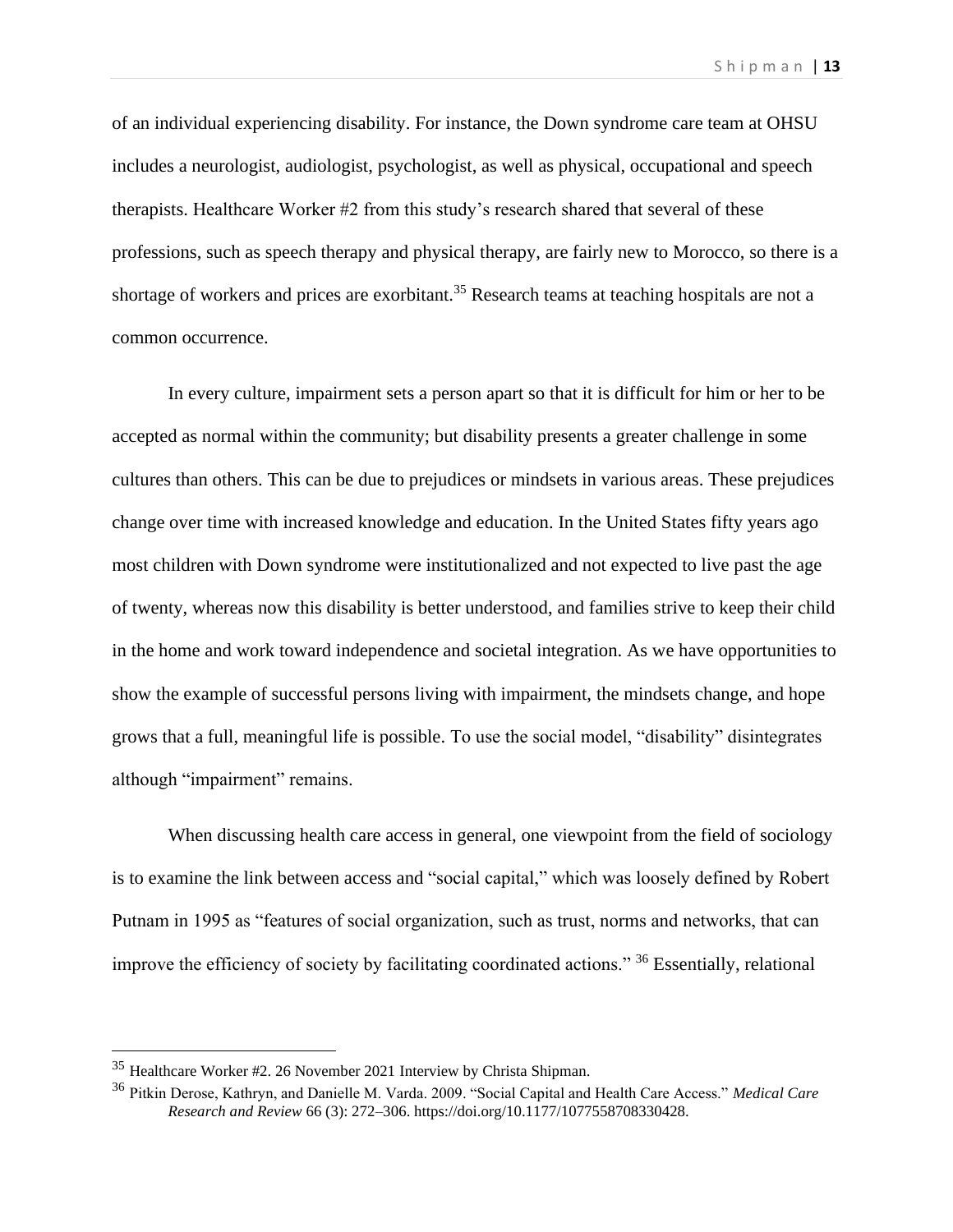connections are valuable, and will strongly affect all aspects of life. This is especially pertinent in Morocco, since North Africans are very relational people. The idea of social capital becomes useful to public health researchers for investigating healthcare access because access, in general, is not based on an individual framework, but communities. In other words, health is impacted as much by community support (or lack thereof) as it is by individual choices, if not more so. As an example, in every country around the globe, support groups and networks help parents and families experiencing disability to find encouragement and success. The journal article on social capital points out:

Community organizations can facilitate relationships and trust between health care providers and marginalized communities... Furthermore, when community representatives or organizations…provide community-based services, they can offer protection from potential discrimination and even recourse and accountability for poor treatment.<sup>37</sup>

Although the research in this paper does not operationalize social capital directly, the underlying concept can be found in questions related to support from family and friends, how the community thinks about disability, etc. Interviews and observations with multiple players in the "healthcare and disability" conversation contributed to a well-rounded perspective of the community's impact on healthcare access.

#### **Methods**

My study approach involved face-to-face interviews with people with disabilities and their caregivers, healthcare providers, and social workers/non-profit activists as well as personal observations. Sampling methods were fitted to the Moroccan context, which means mostly carried out face-to-face beginning with a personal or digital introduction. Participants were

<sup>37</sup> Pitkin, et. al.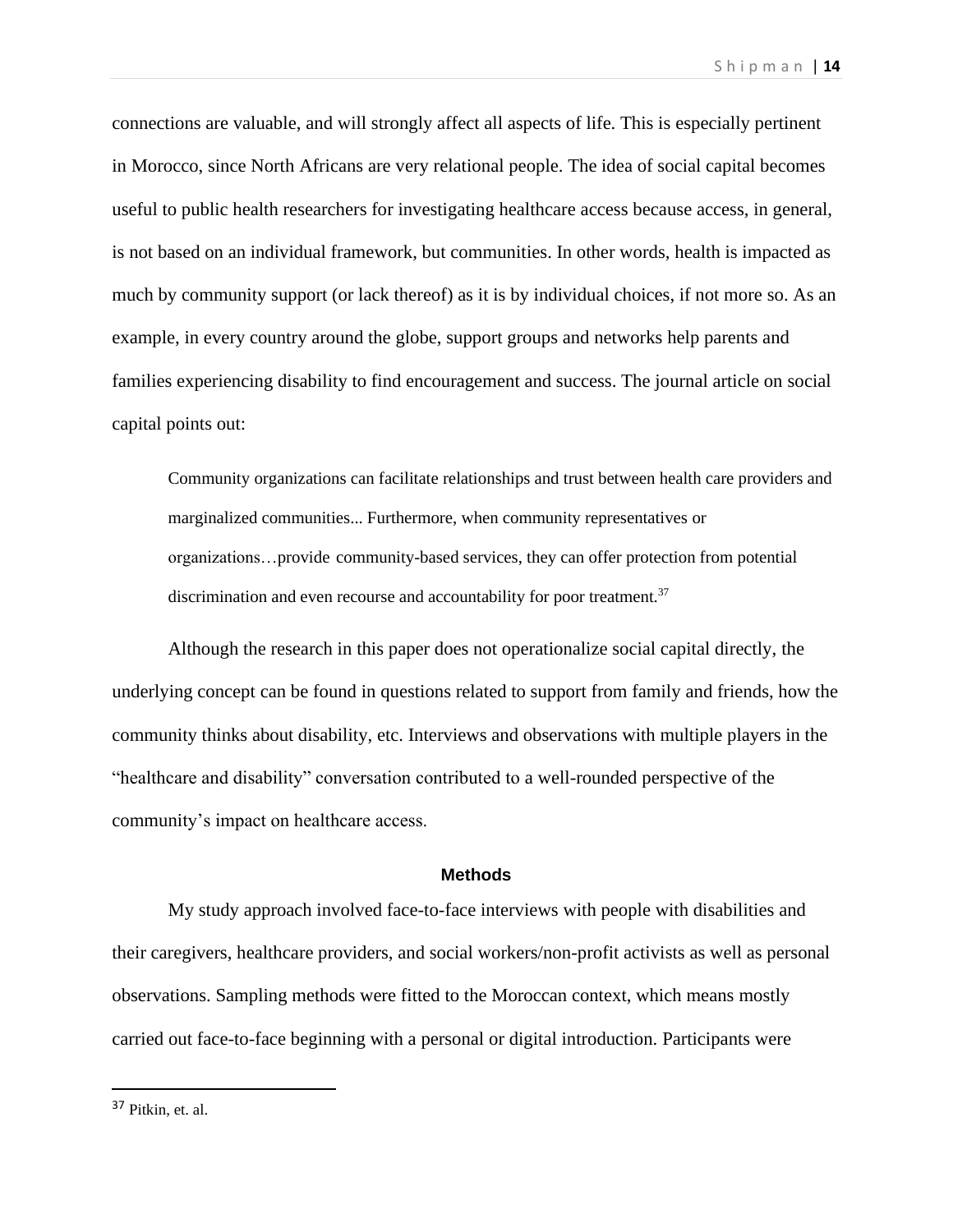invited to take part in the study through contacts mainly at associations. I made a distinct effort to maximize in-person interviews whenever possible; however, in some cases, because of physical distance or scheduling, the participant sent their responses in survey form via email or a Zoom virtual interview was conducted. I chose to perform one-on-one interviews as opposed to focus groups or other methods because it allowed for a deeper level of sharing. My methodological strategy was informed largely by a 2017 research project titled "Cultural barriers to access in healthcare services for people with disability in Iran: a qualitative study."<sup>38</sup> Impressive in its scope (50 participants were interviewed over the course of a year), the similarity in topic and setting (Iran is also a patriarchal, majority Islamic nation) prompted me to take cues from their tactics, down to using an adapted version of their interview guide (see Appendix). $39$ 

When beginning each interview, the project was explained carefully, including who would see the final paper and that each person would be kept anonymous (anyone named in this writing is an activist or leader of an NGO who gave permission to be recognized). If the participant gave oral consent, then the interview continued. No individuals denied consent. Participants were also asked if they were fine with the conversation being recorded for the researcher's personal use in checking notes transcribing later. Interviews took place in Moroccan Arabic with translation, in French with translation assistance if needed, or in English if the participant spoke English. One interview with the leader of an NGO was in Italian with translation—"whatever works, just be flexible" seems to be the theme of fieldwork!

<sup>38</sup> Soltani, Shahin, Amirhossein Takian, Ali Akbari Sari, Reza Majdzadeh, and Mohammad Kamali. 2017. "Cultural Barriers in Access to Healthcare Services for People with Disability in Iran: A Qualitative Study." *Medical Journal of the Islamic Republic of Iran* 31 (1): 293–99. https://doi.org/10.14196/mjiri.31.51.

<sup>39</sup> Soltani, et. al, 7/Journal p. 299.m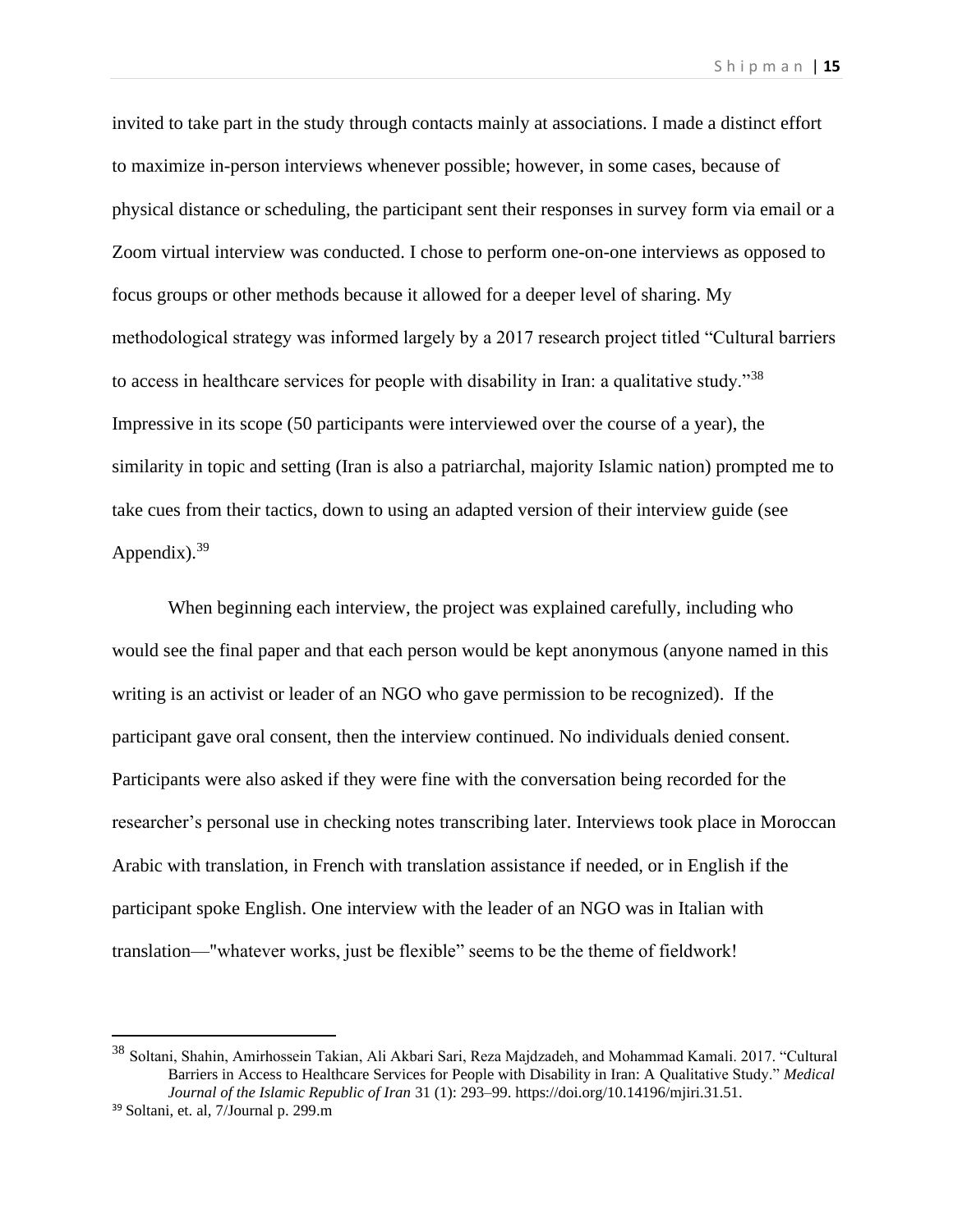The goal was to include a wide range of ages and disabilities; this goal was inhibited by early departure from the country when our program decided all students would leave immediately because of an impending border closure due to announcement of the omicron COVID variant. However, the number of contacts made and interviews which did happen is surprising considering the limited time span and other barriers involved (discussed more fully in the Limitations section at the end). One exception to the broad sample set is that no participants were involved who are regularly begging or in situation of homelessness. The rationale for this was two-pronged: 1) to protect the participant: It was desirable to speak with people who have social support from family, friends, etc., because of the sensitive nature of the subject, and 2) to protect the researcher: interviewing someone who is regularly on the streets of Rabat and would afterward interact with her could create awkward and unsafe dynamics. This limitation is regrettable, however, because there is surely a wealth of knowledge to be gained on cultural and social influences to access from persons in such situations. Tables 1 and 2 summarize the study participants.

| Age          | 19, 42, 59 years old                    |
|--------------|-----------------------------------------|
| Gender       | 3 male, 0 female                        |
| Diagnosis of | Polio, Down syndrome, visually impaired |
| disability   |                                         |

*Table 1.* Sample set of people with disabilities who were interviewed

# *Table 2.* Supporting interviews

| Healthcare professionals | physical therapist, speech therapist                              |
|--------------------------|-------------------------------------------------------------------|
|                          |                                                                   |
| NGOs/Associations        | 1) Organismo di Voluntariato per la Cooperazione Internazionale   |
|                          | (OVCI) in Rabat & Temara                                          |
|                          | 2) Bouregreg Association in Sale                                  |
|                          | 3) Centre Social Kariat (CSK) in Sale                             |
|                          | 4) Centre Socio-Educatif des Personnes en Situation d'Handicap in |
|                          | Ait Baha                                                          |
|                          |                                                                   |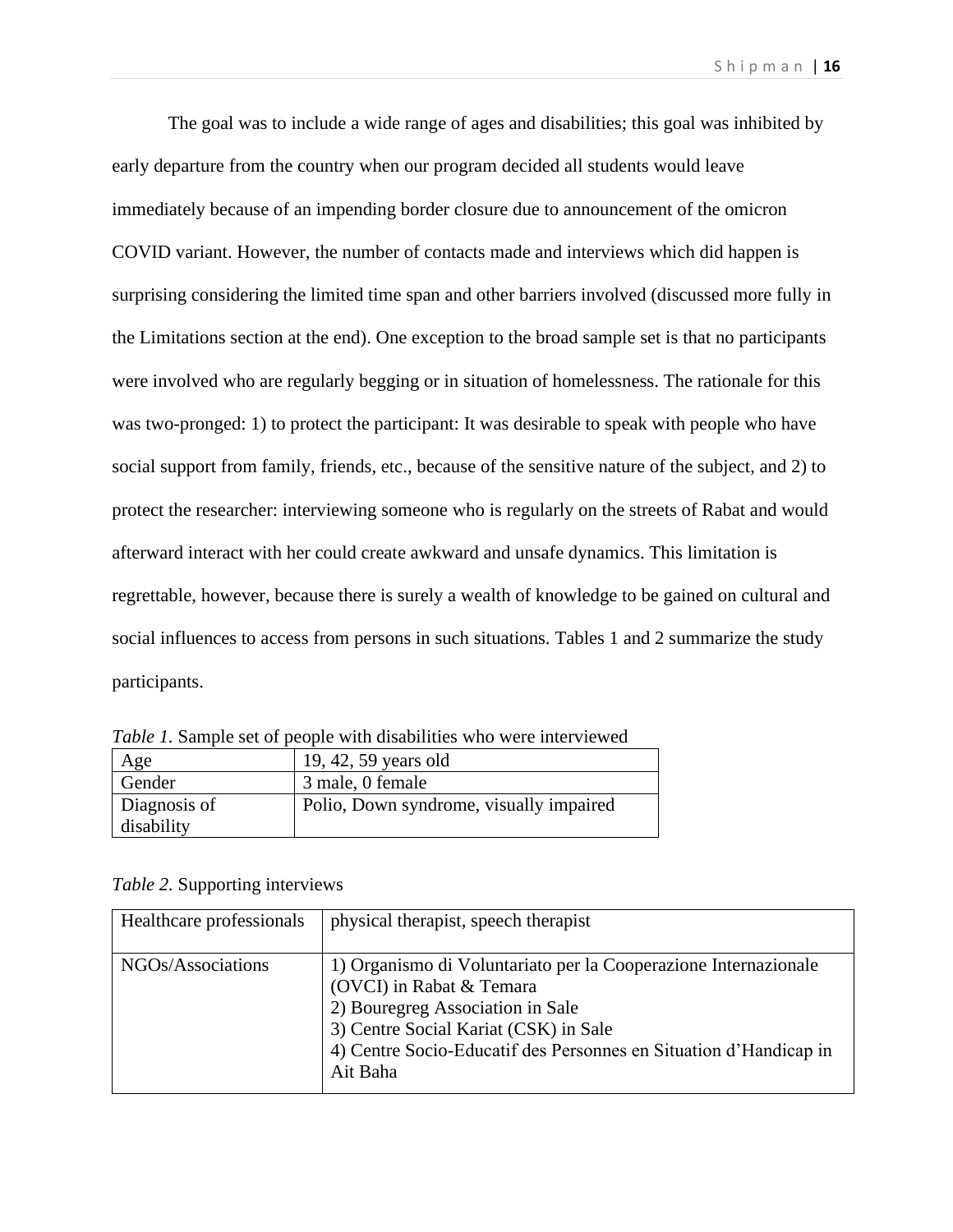Data was analyzed using content analysis, i.e. coding and extrapolating themes from surveys or

transcripts of interviews. After a careful search, ten main themes emerged, as seen in the

descriptive coding chart below.

*Table 3.* Descriptive Color Coding for ISP

| Colors applied to words or phrases in interviews transcripts which represent the       |  |  |  |
|----------------------------------------------------------------------------------------|--|--|--|
| highlighted description below                                                          |  |  |  |
| 1. RAMED insurance not sufficient, services too expensive, poverty                     |  |  |  |
| Public/private healthcare divide<br>2.                                                 |  |  |  |
| Not able to care for the severely handicapped<br>3.                                    |  |  |  |
| <b>Family &amp; social support is extremely important</b><br>4.                        |  |  |  |
| 5. Lack of staff, and therapists not appreciated or respected/not paid                 |  |  |  |
| 6. Lack of understanding of disability                                                 |  |  |  |
| Stigma/shame/taboo/fear<br>7.                                                          |  |  |  |
| Work on shifting mindset of parents<br>8.                                              |  |  |  |
| <b>Medical translation not provided</b><br>9.                                          |  |  |  |
| 10. Other: poor behavior of health professionals $(x2)$ , poor infrastructure $(x4)$ , |  |  |  |
| corrupt associations $(x1)$                                                            |  |  |  |

# **Findings**

The ten descriptive codes are, of course, simplified summaries of the themes which emerged in interviews. While they are not organized in any manner, only as they became clear during data analysis, I will begin with the five related to physical/tangible barriers and finish with five related to unseen/intangible barriers (mindset, stigma, etc).

The first and most frequently called to mind when a conversation begins on "access" is covered in #10 "Other," as "poor infrastructure." It is similarly spoken to by #3 "Not able to care for the severely handicapped." Although lack of infrastructure is not the main focus of this study because it relates more to policy than to societal and cultural barriers, admittedly it is an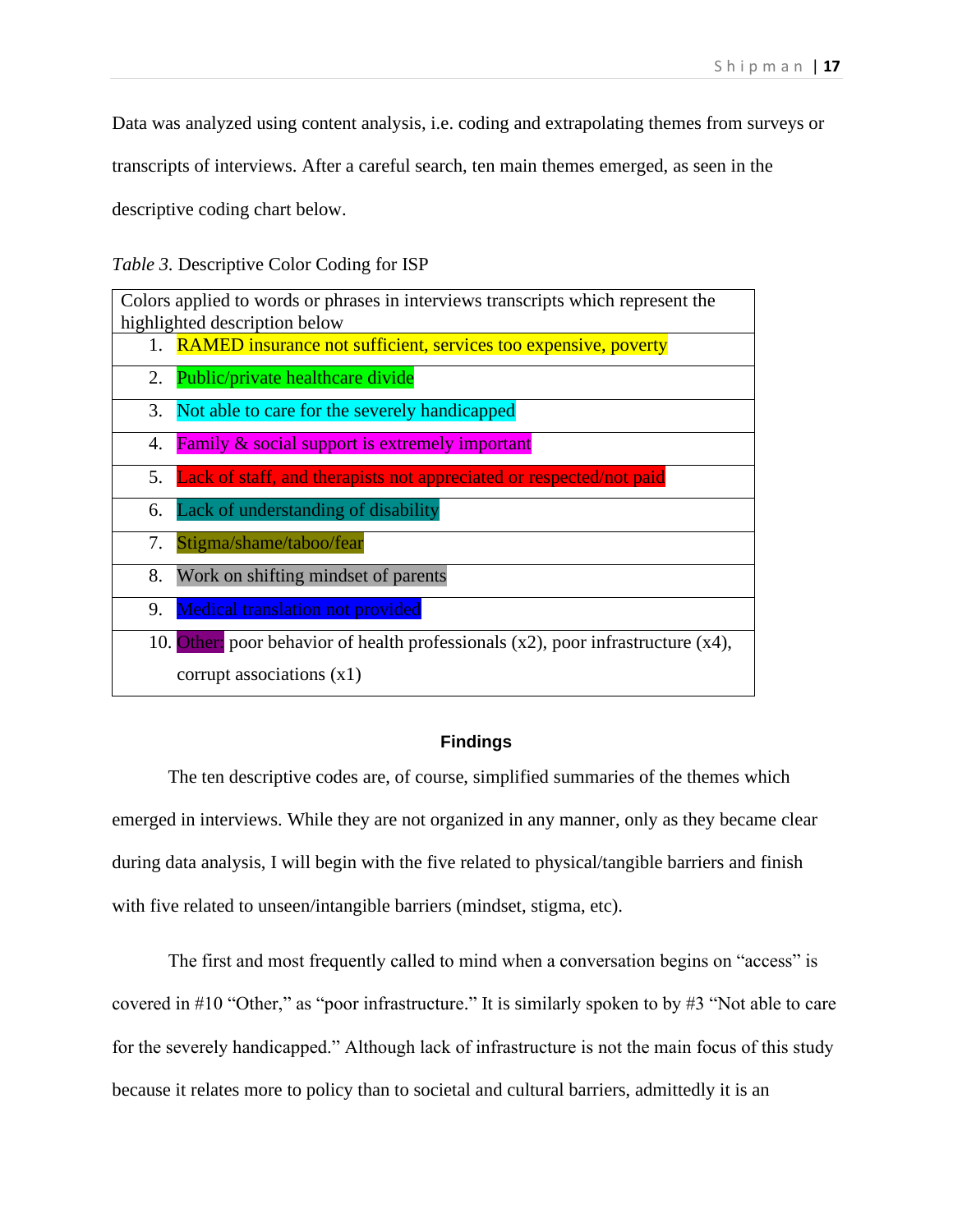important issue. In observations of the Rabat-Sale area and other cities in Northern and Southern Morocco, the physical landscape can be challenging to navigate for any person, let alone someone in a wheelchair, with visual impairment, or trying to overcome behavioral difficulties, to name a few. The downtown area of Rabat is one of the best to navigate, but even then the smooth paving stones become slick in the rain. Old medinas offer their own challenges with bumpy, uneven or potholed areas; and rural villages may be outfitted with no concrete at all but rather dirt roads. Dirt roads aren't a big problem for most of the year, but I imagine when it rains that the story changes. Infrastructural barriers mentioned by study participants included how most buildings do not have ramps or elevators (and schools are no exception), they are not prepared to work with people with severe disabilities (either because of lack of training or lack of facilities such as adapted toilets), and how transportation is costly and difficult (buses used to be free for the disabled in Rabat-Sale but are not anymore).

Secondly, a barrier which came up in all but one of the eight interviews was expense and inadequate health insurance. Like Trani, et. al. discovered in their 2018 comparative survey of Morocco and Tunisia, RAMED, the public health insurance scheme for low-income families, is only available to a minority,  $40$  and, as my study participants pointed out, it is not specific to the healthcare needs of people with disability because the scheme covers vulnerable populations of all types. Additionally, RAMED does not pay for medicines and some centers are only supposed to accept those who have RAMED, even though there are many others who need help. Healthcare Worker #1, a physiotherapist, stated that "The care of a disabled person is random. The state fails to reimburse all their medical or paramedical care. As for insurance, it only covers

<sup>40</sup> Trani, Jean-Francois, Parul Bakhshi, Derek Brown, Dominique Lopez, and Fiona Gall. 2018. "Disability as Deprivation of Capabilities: Estimation Using a Large-Scale Survey in Morocco and Tunisia and an Instrumental Variable Approach." *Social Science & Medicine* 211 (August): 56. https://doi.org/10.1016/j.socscimed.2018.05.033.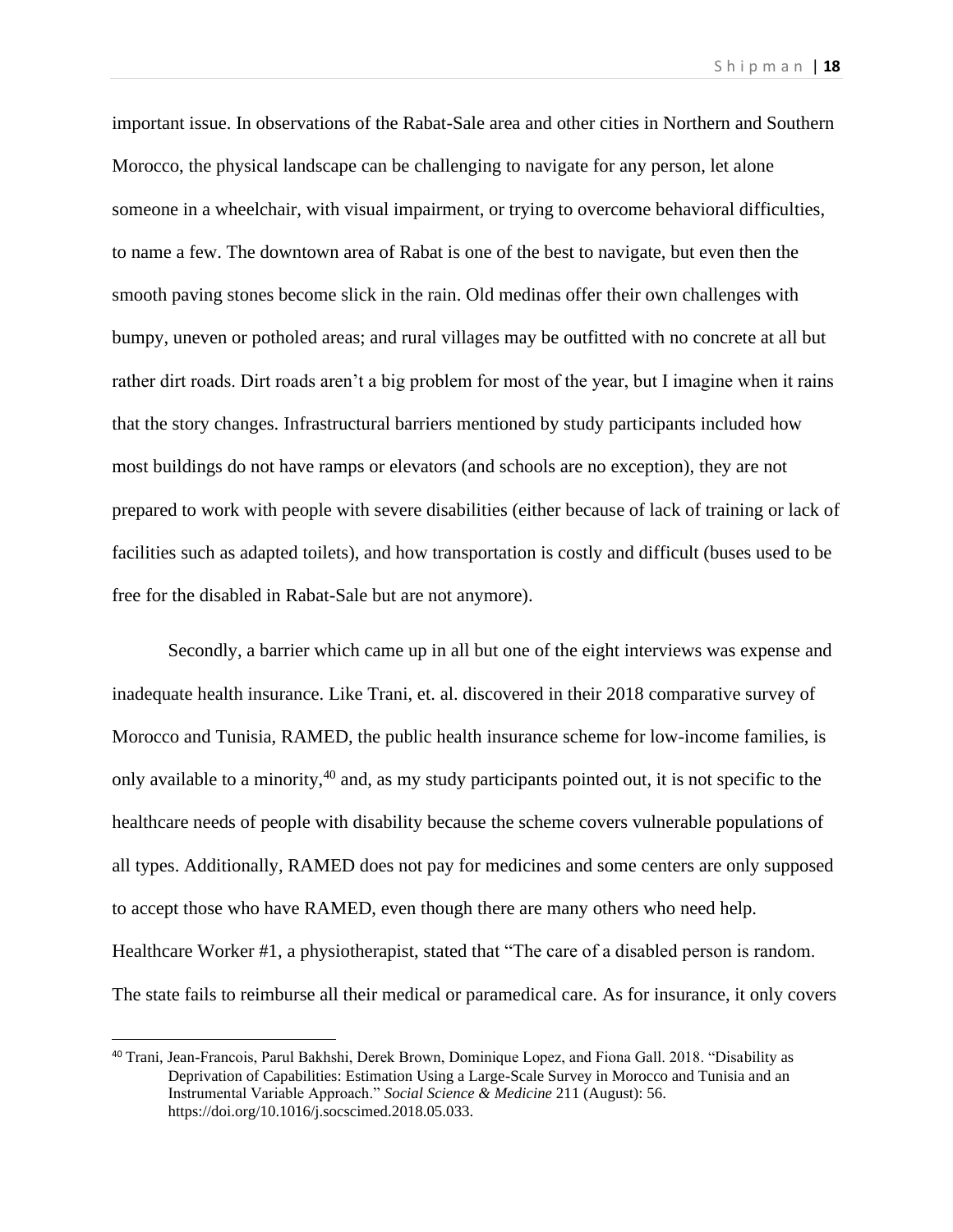70% of these costs, with an annual ceiling."<sup>41</sup> Health insurance for someone with a government job is better. But, without health coverage, out-of-pocket care is virtually impossible for the working class. For example, the cost of one session of physical therapy is 300 dirham (about \$32 USD), which in the Moroccan economy means ongoing care is too expensive even for wealthier families.<sup>42</sup> We can assume this refers to public care, because Healthcare worker  $#2$ , an "orthofonist" (speech therapist) stated that a private therapy session can cost exorbitant sums of up to 3,000 or 4,000 dirhams per visit.<sup>43</sup> When one considers, too, that apart from healthcare, the norm is that parents must pay for a personal aide to assist their child in school, extra costs keep adding up. Thus, poverty and financial accessibility is a big issue, tied in with the need for improved social assistance.

Thirdly, as we continue with tangible barriers, two themes are closely knit together: the more relevant one is #2 "Public/private healthcare divide," and in its shadow comes #9 "Medical translation not provided." Overall, private care was spoken of highly and public care not favorably. The reason translation is nested into the public/private divide is because I was informed that private hospitals are more likely to make an effort to speak the language the patient understands or to provide a translator, although the usual method for this was cited as finding a family member or staff member nearby who speaks the language and can help out.<sup>44</sup> More grievous than lack of translation was the difference in quality of care provided at public vs. private institutions. To contrast ability to speak to a practitioner in private: In a private hospital or clinic – yes, they provide a private room (but these clinics are expensive!); in a public facility

<sup>41</sup> Healthcare Worker #1. Survey response 23 November 2021 by Christa Shipman.

<sup>42</sup> Braghini, Alessandra. 24 November 2021 Interview by Christa Shipman

<sup>43</sup> Healthcare Worker #2. 26 November 2021 Interview by Christa Shipman.

<sup>44</sup> Participant #2. Interview 26 November 2021 by Christa Shipman.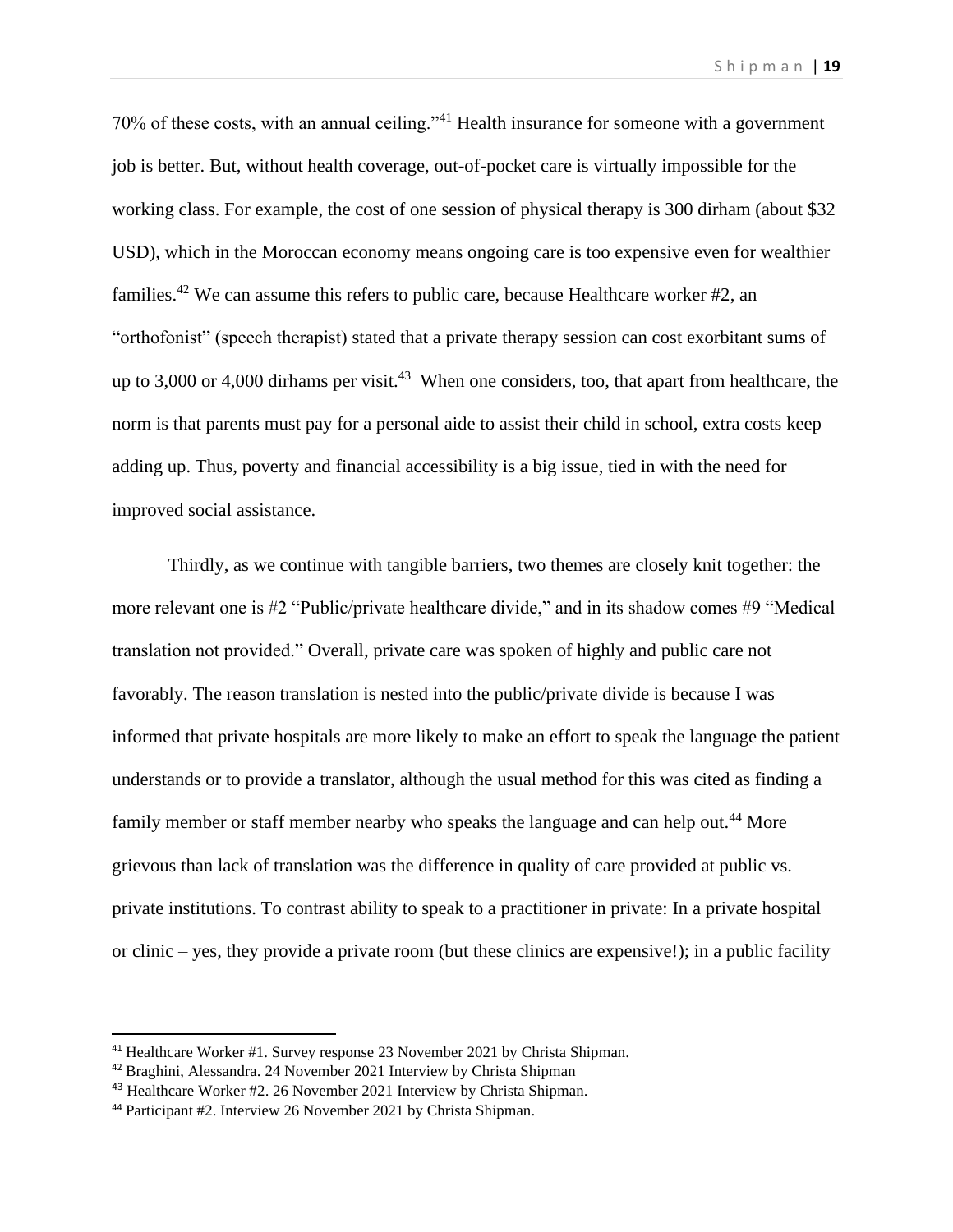– No, they don't respect privacy. There are big rooms with many people (BUT it's free). And to contrast whether treatment is discussed fully: "They do better at explaining everything to parents in private hospitals. They don't do well in public hospitals. 'If you want great treatment you have to pay!"<sup>45</sup> This last sentiment, sadly, can be said of many healthcare facilities globally (although this does not excuse it). Lastly, behavior of doctors, nurses, and other providers was said to be greatly improved in private facilities, i.e., less talking in loud voices or rude bedside manner. If public facilities are free but patients will not attend them because of past negative experiences, this is a significant barrier to care, because they may not be able to afford private services.

To wrap up the tangible barriers to healthcare access, there should be mention given to the lack of qualified, trained staff available to care for the needs of children and adults with handicaps, as well as the lack of respect for those who are currently working (#5 in the coding chart). Among NGOs the cry for "help! more staff!" came through loud and clear. But more disturbing than this was the fact that COVID has been a difficult season and one of the ways it affected healthcare is that therapists working for the state have not been paid for almost a year and half. A frustrated provider said it this way:

"We are competent professionals, but we're not taken care of in basic things like salaries. How can we work for 12-16 months and be recognized as professionals, yet not be respected when it comes to being paid? How can the treatment of people with disabilities and recognition of professionals evolve if they are not respected on the basic terms?

<sup>45</sup> Participant #2. Interview 26 November 2021 by Christa Shipman.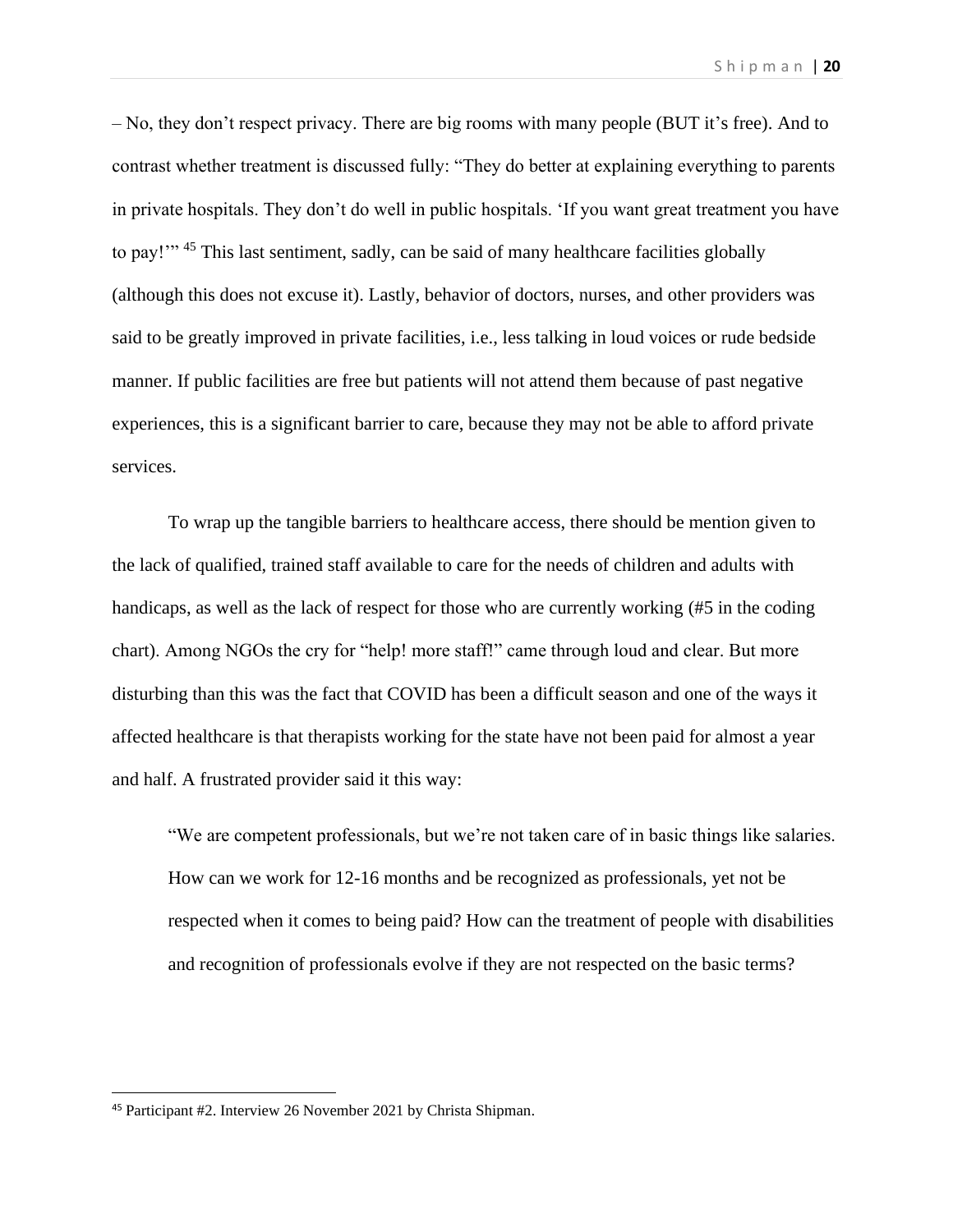The budget allocated for the handicapped should be *sacred*. It's not even about the money itself, but our dignity. We are doing everything we can and we're not recognized."<sup>46</sup>

Transitioning into intangible barriers, the first one to address is #4, the importance of family and social support. This is vital for the success of each one of us, and particularly for a child or adult who must overcome the daily challenges of physical or mental impairment. One NGO interviewed, Centre Social Kariat, stressed that they focus on helping children leave their homes to do activities out in the community "because they can't without someone to help."<sup>47</sup> The mental, emotional, physical and financial stress of caring for a child with disability can be a heavy burden, a burden which most often falls to the mother. When asked if they had good social and familial support, responses by participants were varied, from "Yes," to "Yes, but it's not automatic," and "It depends." One participant asserted proudly that he is autonomous, which is a big deal, "so important!"<sup>48</sup> Healthcare Worker #1 pointed out that poor insurance makes it even more necessary for a person with a disability to be able to depend on their family and community. She gave a positive view of Moroccan society's response to this need: "In Morocco, our culture obliges us to help each other; for example, the physiotherapist can volunteer, the pharmacist can sell medicines on credit, the doctors can treat us at a lower cost. Fortunately, we are in a country where the charity and solidarity of citizens count enormously, thanks in part to the religion." $49$ 

<sup>46</sup> Healthcare Worker #2. 26 November 2021 Interview by Christa Shipman.

<sup>47</sup> Healthcare Worker #1. Survey response 23 November 2021 to Christa Shipman.

<sup>48</sup> Participant #1. 24 November 2021 Interview by Christa Shipman.

<sup>&</sup>lt;sup>49</sup> NGO Centre Social Kariat (CSK). 6 December 2021 Phone Interview by Christa Shipman.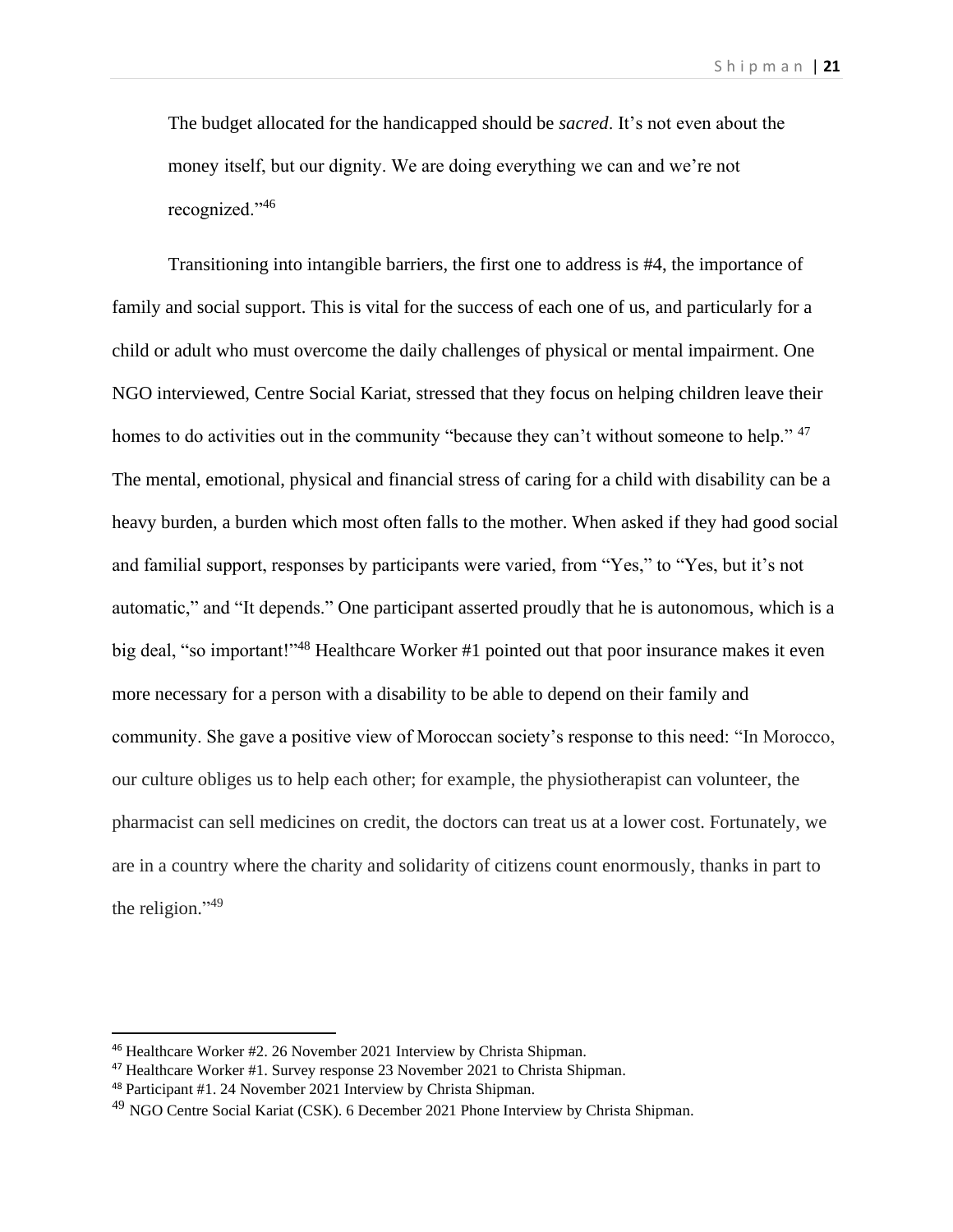The second intangible barrier is #6, "lack of understanding of disability." Associations included in their goals "the desire to address a lack of understanding on how much a child or adult with disabilities can learn or behaviorally and physically improve with the right treatment/teaching."<sup>50</sup> One participant, who is the mother of a child with a disability, shared her personal story of how she had studied her son's specific impairment in secondary school, unknowing that it was helping her prepare in advance. She commented on the fact that not all mothers can educate themselves on their child's situation.<sup>51</sup> When impairments are not understood, they cannot be addressed properly. A sense of fatalism and hopelessness may inhibit steps toward improved wellness and integration.

This leads us to the next code of barriers discovered in this study: #7, "stigma, shame, taboo, or fear." The overall theme of coding related to this color was that society has a negative, stigmatized view of disability. Doctors will tell parents "He's normal" about their child and not explain the diagnosis well,<sup>52</sup> something which contributes to fear because of the knowledge gap. Participant #3, in his own words, said, "We label people with impairments, stigmatized labeling. There are negative perceptions."<sup>53</sup> Other difficulties mentioned were lack of respect for and acceptance of the disabled, doctors afraid to treat patients thinking they might damage the situation further, taboo because of a feeling of shame for having a child with a disability (and subsequent hiding away of children from the public), having pity on a person instead of considering their capacity, and negative interactions with nature especially animals. This last point came out of a conversation on therapy horseback riding implemented by one of the

<sup>50</sup> NGO #2. 2 December 2021 Survey Response to Christa Shipman

<sup>51</sup> Participant #2. Interview 26 November 2021 by Christa Shipman.

<sup>52</sup> Participant #2. Interview 26 November 2021 by Christa Shipman.

<sup>53</sup> Participant #3. Phone Interview 7 December 2021 by Christa Shipman.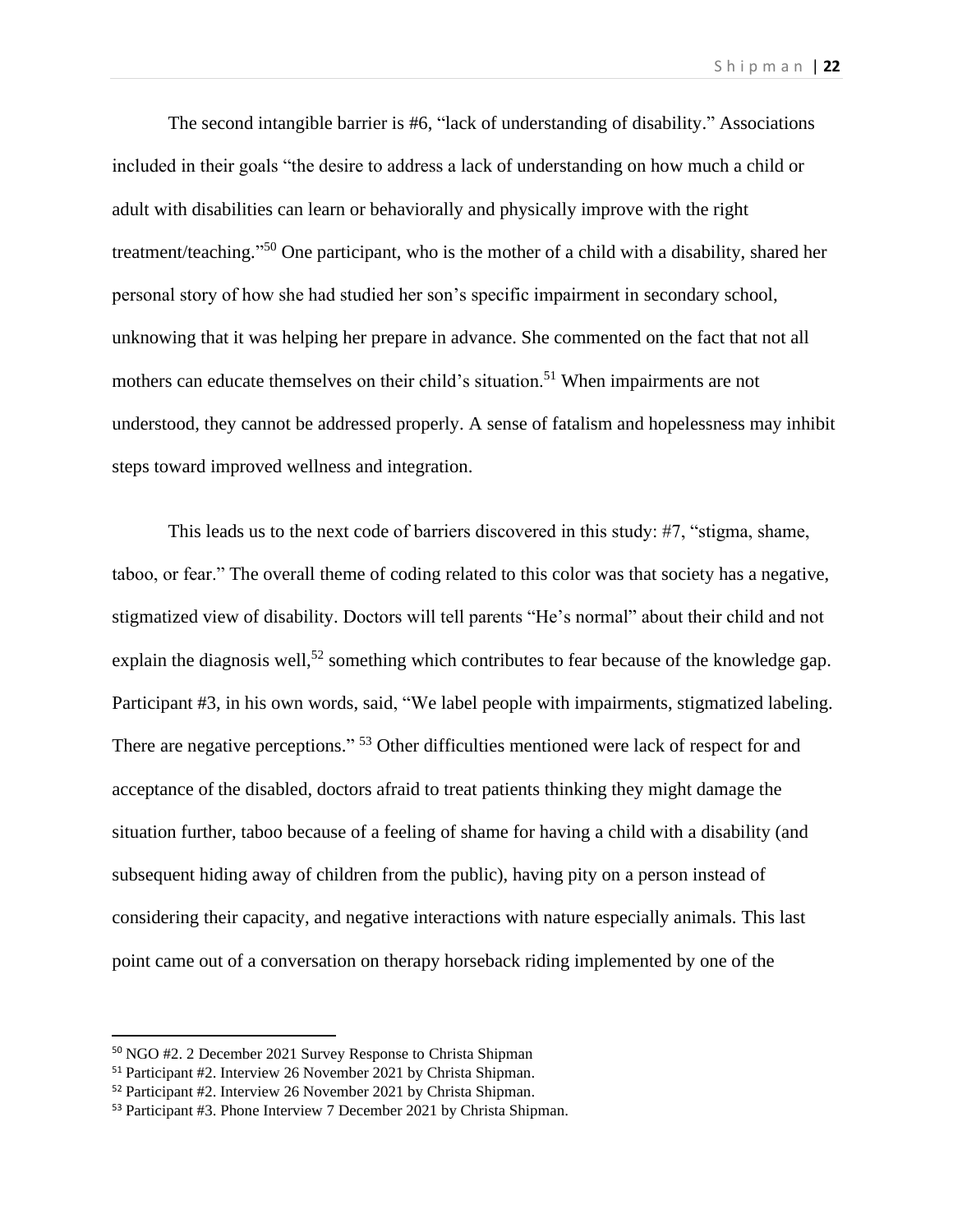centers.<sup>54</sup> The leader stressed that the program promotes coordination, posture, and respect for animals instead of fear. I reflected on how the fear of animals aspect comes into play specifically with dogs; the older generation in North Africa has a low regard for dogs, sometimes exacerbated by the belief that a they may have evil spirits. This is changing with the younger generations who are influenced by social media. This same organization, founded 35 years ago, had positive words to say about how the "ashamed of myself/my child" mentality has been improving. They recounted, "35 years ago it was way worse. Being born handicapped was like a curse, like being born with -5 points. For example, a child would be left in a corner at a restaurant, not sitting at the table with the family, because they are ashamed of him. Children with disabilities would also be used to beg."<sup>55</sup>

With all this talk of negative perceptions, you can imagine that excitement is stirring to work on shifting the mindset (#8). This conversation revolves around deconstructing the narrative that a child with a disability is a burden. After undoing the idea that an impairment is a problem/disease and a weight on the family, healthy foundations which legitimize the person's innate worth and capacity to contribute can be built in its place. The fatalism referred to earlier sometimes shows up in the belief "It's all according to God's will, so there is nothing I can do about it." This interesting interpretation of destiny, although legitimate in certain situations, is a huge hurdle for those facing incapacitating struggles. Why accept brokenness passively? Some innate parts of who we are do not need to be fought against, yes—for example, autism gives a person unique abilities and strengths, almost "superpowers" if you will, just as much as it gives problems of a sensory, communication or behavioral nature. However, a friend of mine in the US

<sup>54</sup> NGO Centre Social Kariat (CSK). 6 December 2021 Phone Interview by Christa Shipman.

<sup>55</sup> NGO Centre Social Kariat (CSK). 6 December 2021 Phone Interview by Christa Shipman.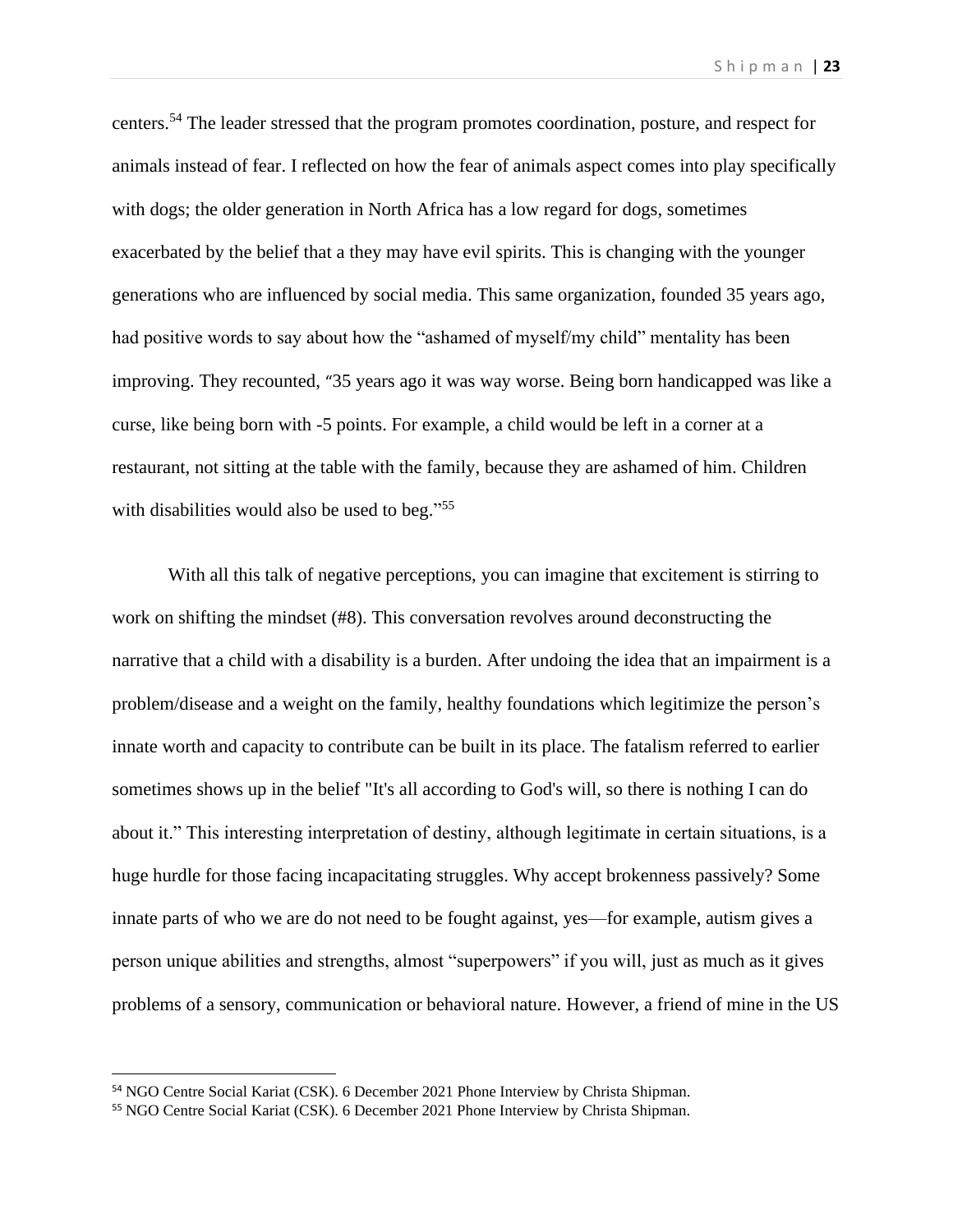faces a comparative hurdle with mental illness and responses from acquaintances in her Christian faith community: the thinking is frequently either shame-based, that she simply needs to be more spiritual, or that nothing is wrong, all that is needed is to accept God's will for her life in this matter. This response is not only unhelpful, but painful to her. Personally, I do not believe in a God who desires to inflict pain, but rather to heal.

The final point related to intangible barriers has to do with the quality of services provided, not at health care facilities, but at associations. Since the launch of The National Initiative for Human Development in 2005, thousands of dirhams have been provided to open and run centers serving populations with disabilities. However, an anonymous participant pointed out that a significant issue arose, that of corruption. Centers were operating poorly because the money made its way into the pockets of the leaders. This resulted in more stringent regulations related to founding and running centers, and the shutting down of many of them. Although frustrating and disappointing, the participant who mentioned this reflected that perhaps it is better to have a few good, effective associations than numerous ineffective ones.

Observations also contributed to the full picture of life for people with disabilities in Morocco. My first observation experience came unexpectedly. While on a class excursion to the south, a group of young politicians and community leaders hosted us in their Amazigh village of Ait Baha, in the Atlas mountains. When I asked one of them where she works, I was surprised to hear that she was a social worker who teaches children with disabilities! She and a few friends made time for me to visit her school that afternoon, "Centre Socio-Educatif des Personnes en Situation d'Handicap in Ait Baha." I was surprised at the size and completeness of services offered there—multiple classrooms, physiotherapy room, dining/socialization area, and parent counseling room. The center provides transportation for all the children, including those in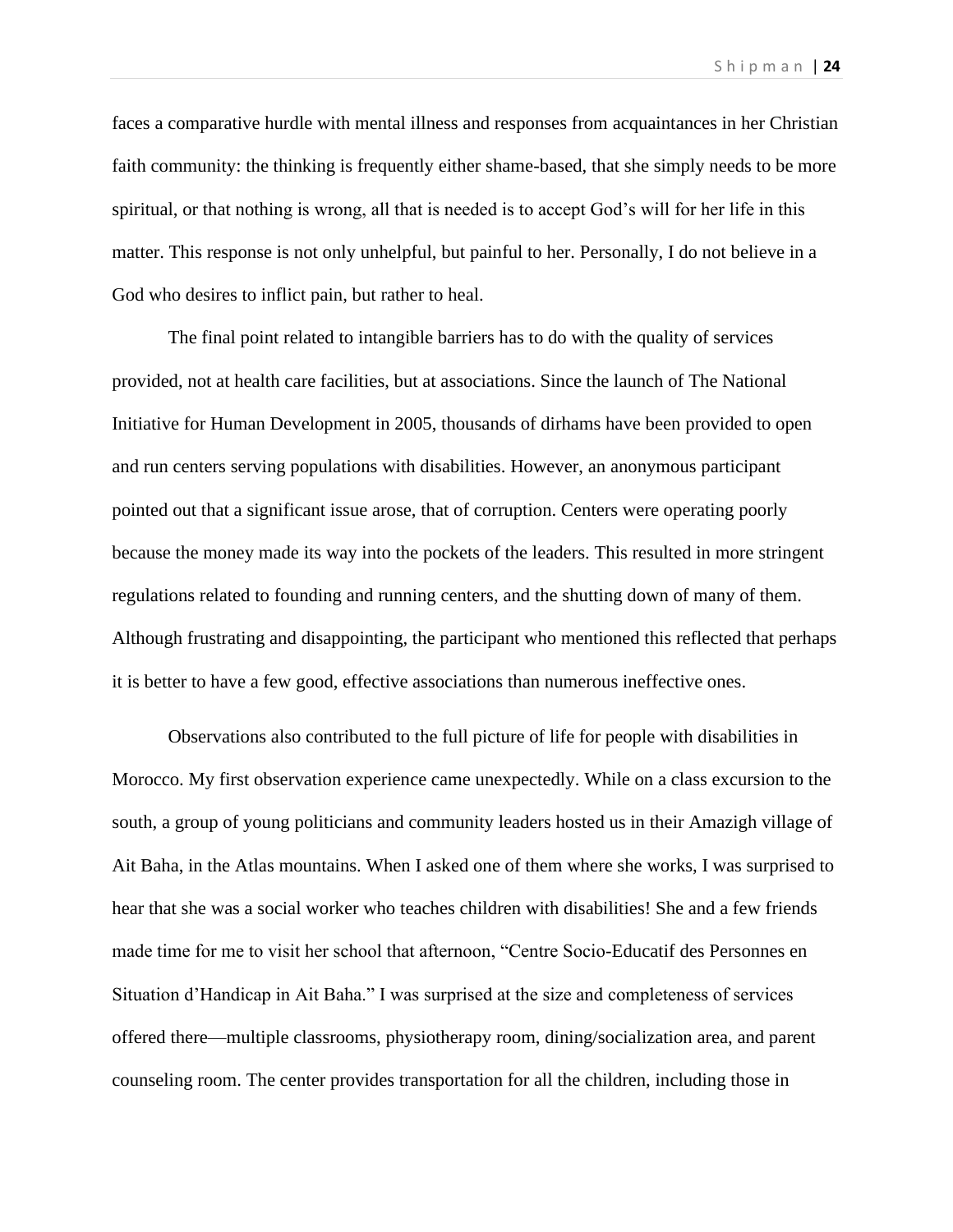wheelchairs, and they are the only center like this in the region. Funding comes from national initiatives as well as non-governmental organizations. I realized that the work of the school is incredible not only from the view of an educator, but because they are providing health and wellness services which would be completely inaccessible otherwise. Even deeper than that, by investing in the lives of these children parents begin to see the innate worth and potential of their child, truly an invaluable contribution.

My second observation experience came during a day at a project run by the Italian NGO called OVCI. We visited a school in Temara which allows them to use rooms for therapy programs, and I had the opportunity to observe two sessions. With an autistic girl, age 8, I noticed the great love and compassion shown to her as the teacher worked on memory, numbers & colors. Recognizing my positionality as an observer, I made sure to place myself behind/off to the side of the child and therapist so as not to interrupt the session. With another young boy, I saw the differences in how the Italian volunteer interacted with him versus the Moroccan teacher. The Italian "psychomotor therapist" interacted with the boy in a more child-led instead of teacher-led way; she tried to catch the child's attention or interest and motivate him to get involved. In contrast, the Moroccan therapist was very hands-on. She took a stricter approach, seeming to follow a more authoritarian structure. For example, she said "shuma!" to correct him and get his focus back on track. They also had great use of the sensory ball! My conclusion from this observation experience is that cultural differences affect the style of therapy practiced. As is true of different cultures, one style is not better, it is simply different. They both have their strengths and weaknesses.

Another huge privilege was meeting the physical therapist who participated in this study at her workplace, so I could see an outpatient clinic in Morocco firsthand, including treatment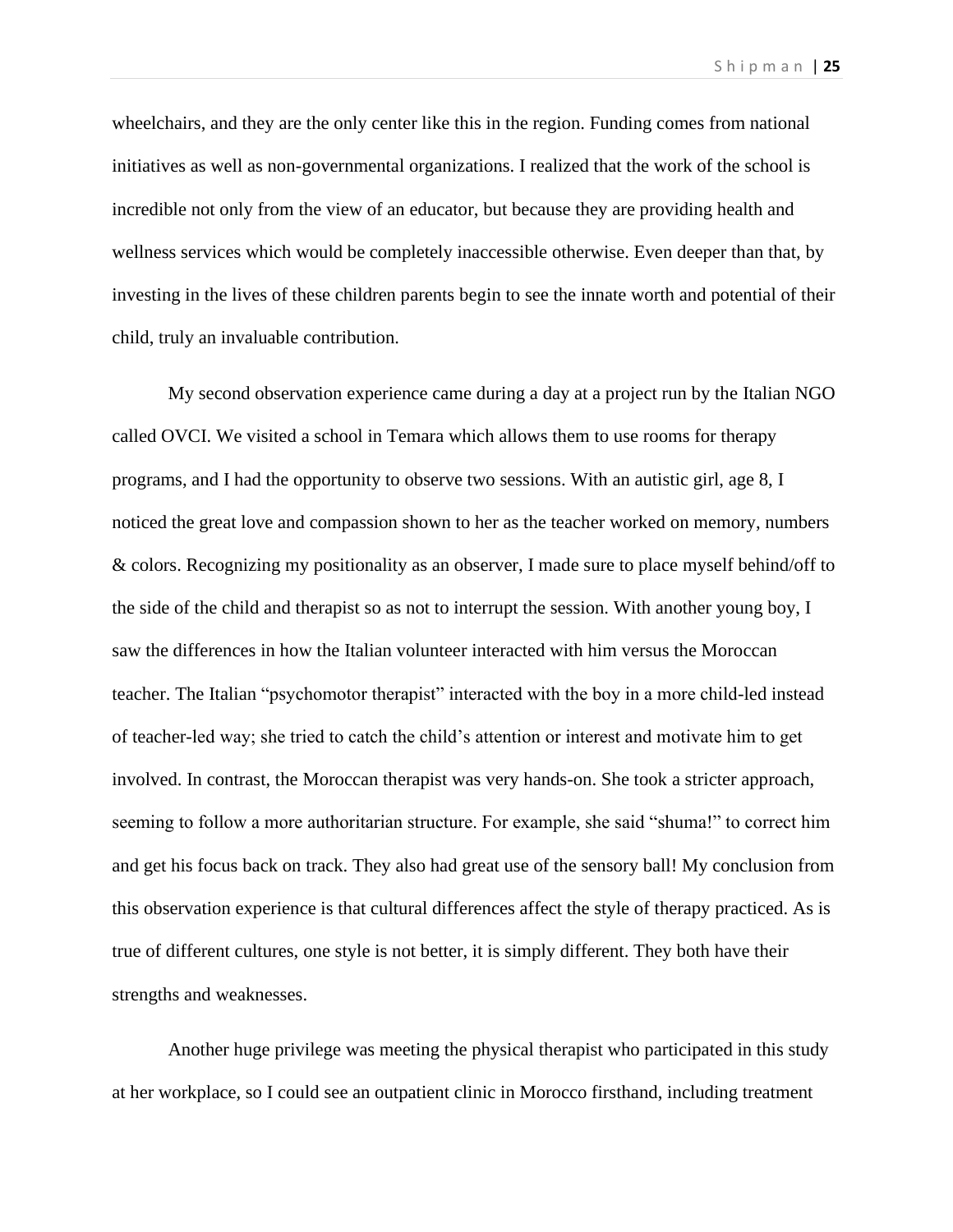rooms, changing rooms, a pool for aquatic therapy, and reception and offices on the inside, as well as the entrance area with steps and a wheelchair ramp on the outside. Observing a medical clinic helped me have a more complete perspective of my topic.

As the course of the research went on, I found myself noticing persons with disabilities in a way I hadn't before. Walking around Rabat, I observed deaf people signing to each other, physically impaired people begging in busy areas, and girls with Down syndrome walking holding the arm of their mothers. Curiously, I started to imagine life in their shoes, something which stretched me to grow in compassion. There was an openness and community acceptance present, a feeling that the city is welcoming for all; on the downside, an attitude of pity still presides, as seen in how profitable begging is for those with a physical handicap.

# **Conclusion**

This paper set out to examine how social and cultural factors influence access to healthcare for people with disabilities in Morocco. The explorative journey of academic study and cross-cultural field research resulted in the confirmation of my hypothesis that people with disabilities struggle to obtain needed healthcare because of inhibitive mindsets, perceptions, and beliefs. It was found, firstly, that both tangible and intangible barriers exist. Just as current researchers are attempting to find a healthy integration of what "disability" means, healthcare access is a multi-faceted subject which must be addressed in more than one way. For example, a better health insurance or social scheme would assist immensely in removing financial barriers, but what about stigma and lack of respect, or the need for societal integration? There is much work to be done. My hope is that this small project contributes to the conversation surrounding disability, healthcare access, and needed human rights developments, and that it can be a motivator for continuing activism and support of disability rights. Globally and locally, mindset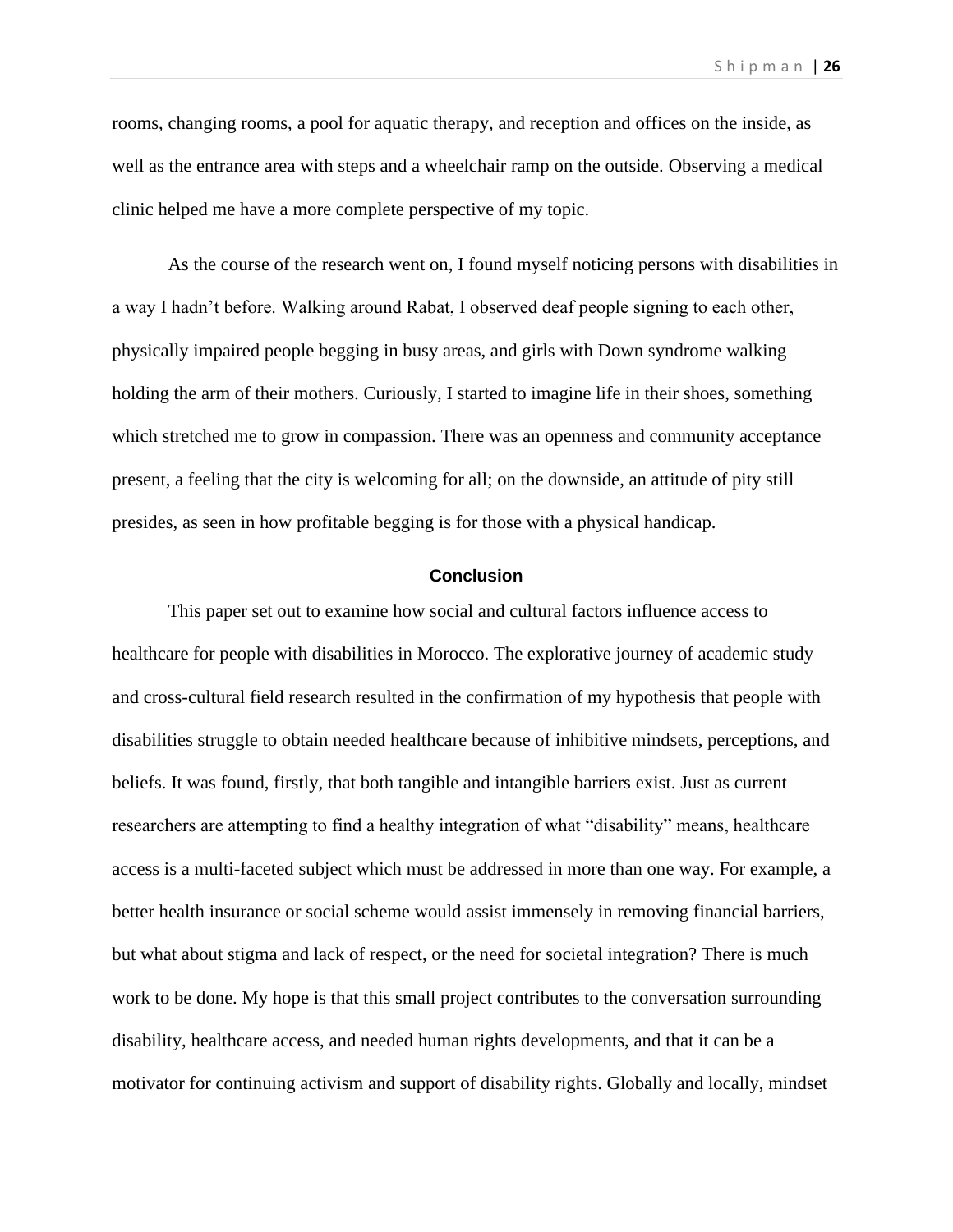shifts can happen, shifts which will radically improve the experience of our friends, neighbors, and family members living with an impairment.

#### **Limitations of the Study**

It can be openly admitted that this study encountered multiple limitations.

One shortcoming was the language barrier and difficulty finding translation. For two of the interviews there was little to no translation, but I was understanding the French being spoken quite well and the colleagues translating for me verified that my notes were correct. However, I could easily have misunderstood or misinterpreted information from these interviews. Other feedback came in French and was translated using Google translate, or was received as responses written in English, the second or third language of the speaker.

My various identities impacted fieldwork in unique ways as well. As an American, English-speaking student, I was cautious of a power differential affecting matters. For this reason, I relied on Moroccan contacts to invite participants, which slowed down my ability to make contacts and set appointments. When I did come for interviews, the cultural and linguistic barriers could be frustrating for both parties. In my first interview, a participant informed me that I should speak French or Arabic and that if he came to the US, people would not understand him in Arabic, he would have to learn English. This was humbling, and I felt ashamed to have mentioned I studied Arabic in our program, because it seemed I didn't have much to show for it; a shortcoming is these negative emotions could have colored the interview experience and imperceptibly affected data. It was important in every fieldwork encounter to carefully explain my identity: that I am an undergraduate student, not representing any organization, there to listen and learn from them, and conducting research for a school project.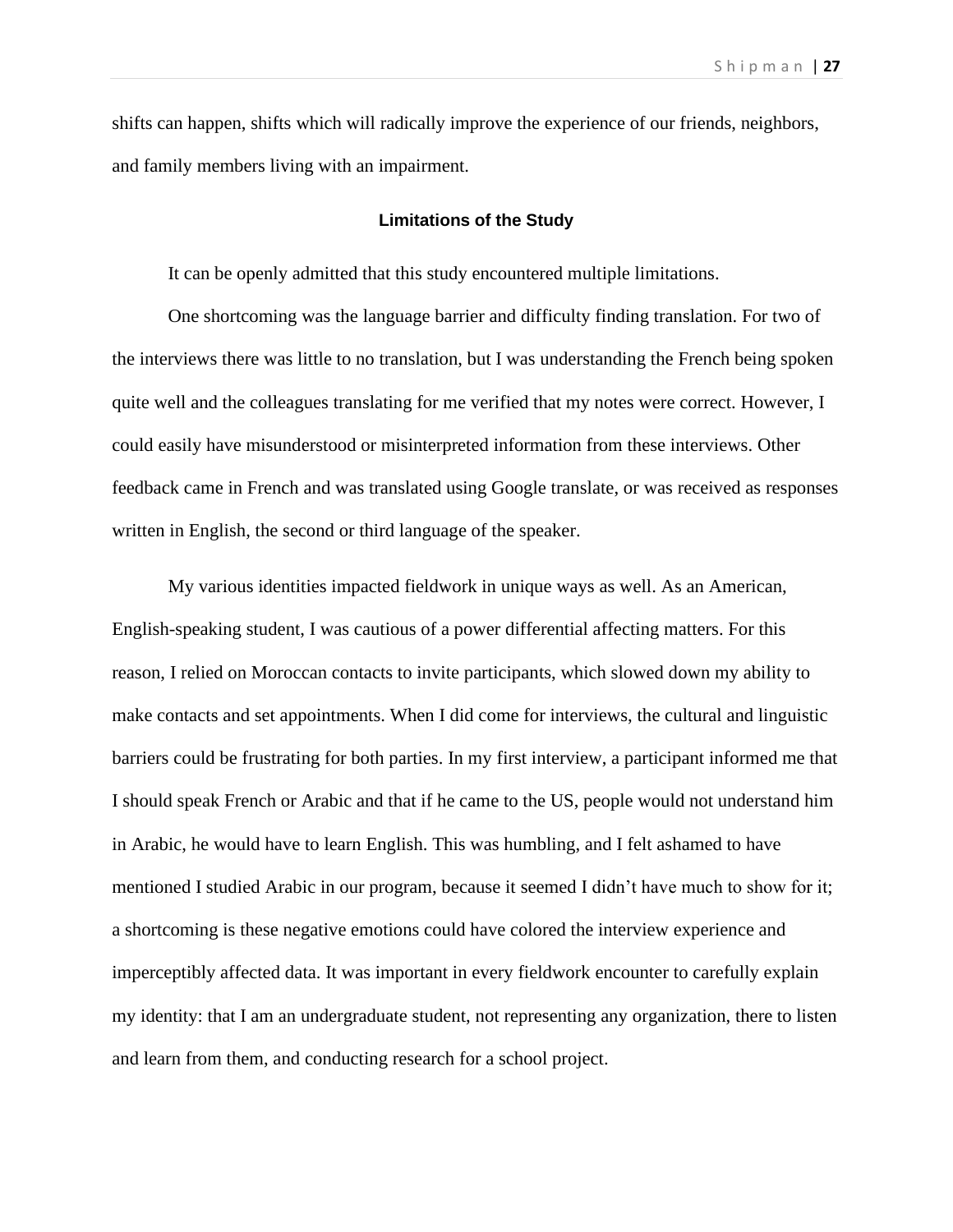Lastly, my personal interests (prior work volunteering with disabled populations, as the sibling of a special needs child, and as a future physical therapist) have surely given me a biased view on the subject area. Perhaps I overestimated the relevance of the topic, unconsciously limited inclusion of health professionals from mainstream medicine, or even allowed the story of myself and my sister to emotionally sway participants. In each situation I was aware of this last point, and I took care to never use it for manipulation.

## **Recommendations for Further Study**

An area for further research studies to explore is that of inadequate infrastructure. This is a topic which came up but could not be addressed fully in this project. Another relevant topic is inclusive education, both the strengths and weaknesses which currently exist and how access to education can be improved for the disabled in Morocco. In addition, because this study was so limited in scope, a more in-depth study of social and cultural influences would be beneficial.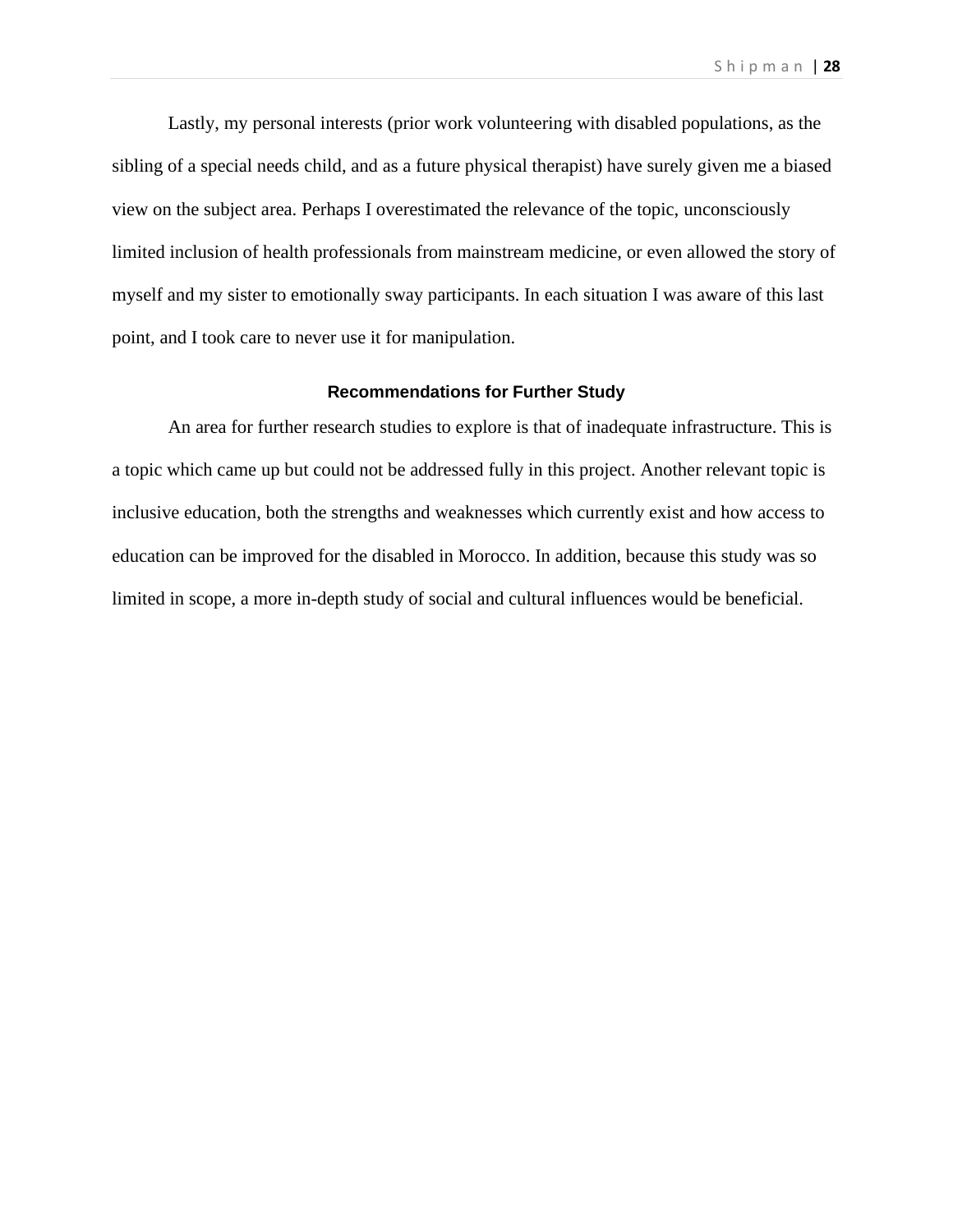## **Bibliography**

- "About OHSU Health Care | Health Care | OHSU." n.d. Www.ohsu.edu. Accessed December 11, 2021. [https://www.ohsu.edu/health/about-ohsu-health-care.](https://www.ohsu.edu/health/about-ohsu-health-care)
- Babas, Latifa. 2020. "Poisoned Cooking Oil, Morocco's Most Tragic Sanitary Catastrophe." En.yabiladi.com. Accessed December 10, 2021. [https://en.yabiladi.com/articles/details/92915/poisoned-cooking-morocco-s-most](https://en.yabiladi.com/articles/details/92915/poisoned-cooking-morocco-s-most-tragic.html)[tragic.html.](https://en.yabiladi.com/articles/details/92915/poisoned-cooking-morocco-s-most-tragic.html)
- Beasley, Julia. 2019. "The Disabled Experience in Morocco: A Struggle Between Agency and Capacity." Rabat, Morocco. Used by permission of SIT Academic Director Taieb Belghazi.
- Beaudry, Jonas-Sebastien. 2014. "Beyond (Models Of) Disability?" SSRN Electronic Journal of Medicine and Philosophy. 41: 210-228. [https://doi.org/10.2139/ssrn.2418431.](https://doi.org/10.2139/ssrn.2418431)
- Braghini, Alessandra. 24 November 2021 Interview by Christa Shipman
- Cigman, R. 2010. *Inclusion.* In *International Encyclopedia of Education (Third Edition),* 158- 163. Edited by Peterson, P; Baker, E.; and McGaw, B. Elsevier. https://doi.org/10.1016/B978-0-08-044894-7.00588-1
- "Colin Barnes: The Social Model." n.d. www.youtube.com. Accessed December 6, 2021. [https://www.youtube.com/watch?v=mXuiP-n1h8s.](https://www.youtube.com/watch?v=mXuiP-n1h8s)
- Hassar, Dr. Mohammed. 16 November 2021 Interview by Christa Shipman.
- Hajjioui, A., N. Abda, R. El Guenouni, and M. Fourtassi. 2018. "Epidemiology of Disability and Participation in Morocco: Results from 2014 National Household Survey." *Annals of Physical and Rehabilitation Medicine* 61 (July): e548–49. [https://doi.org/10.1016/j.rehab.2018.05.1277.](https://doi.org/10.1016/j.rehab.2018.05.1277)

Healthcare Worker #1. Survey Response 23 November 2021 to Christa Shipman.

Healthcare Worker #2. 26 November 2021 Interview by Christa Shipman.

- Horrill, Tara, Diana E McMillan, Annette S H Schultz, and Genevieve Thompson. 2018. "Understanding Access to Healthcare among Indigenous Peoples: A Comparative Analysis of Biomedical and Postcolonial Perspectives." *Nursing Inquiry* 25 (3): e12237. https://doi.org/10.1111/nin.12237.
- Innocenti Research Center, ed. 2007. Review of *Promoting the Rights of Children with Disabilities*. Florence, Italy: The United Nations Children's Fund (UNICEF). [https://www.unicef-irc.org/publications/pdf/digest13-disability.pdf.](https://www.unicef-irc.org/publications/pdf/digest13-disability.pdf)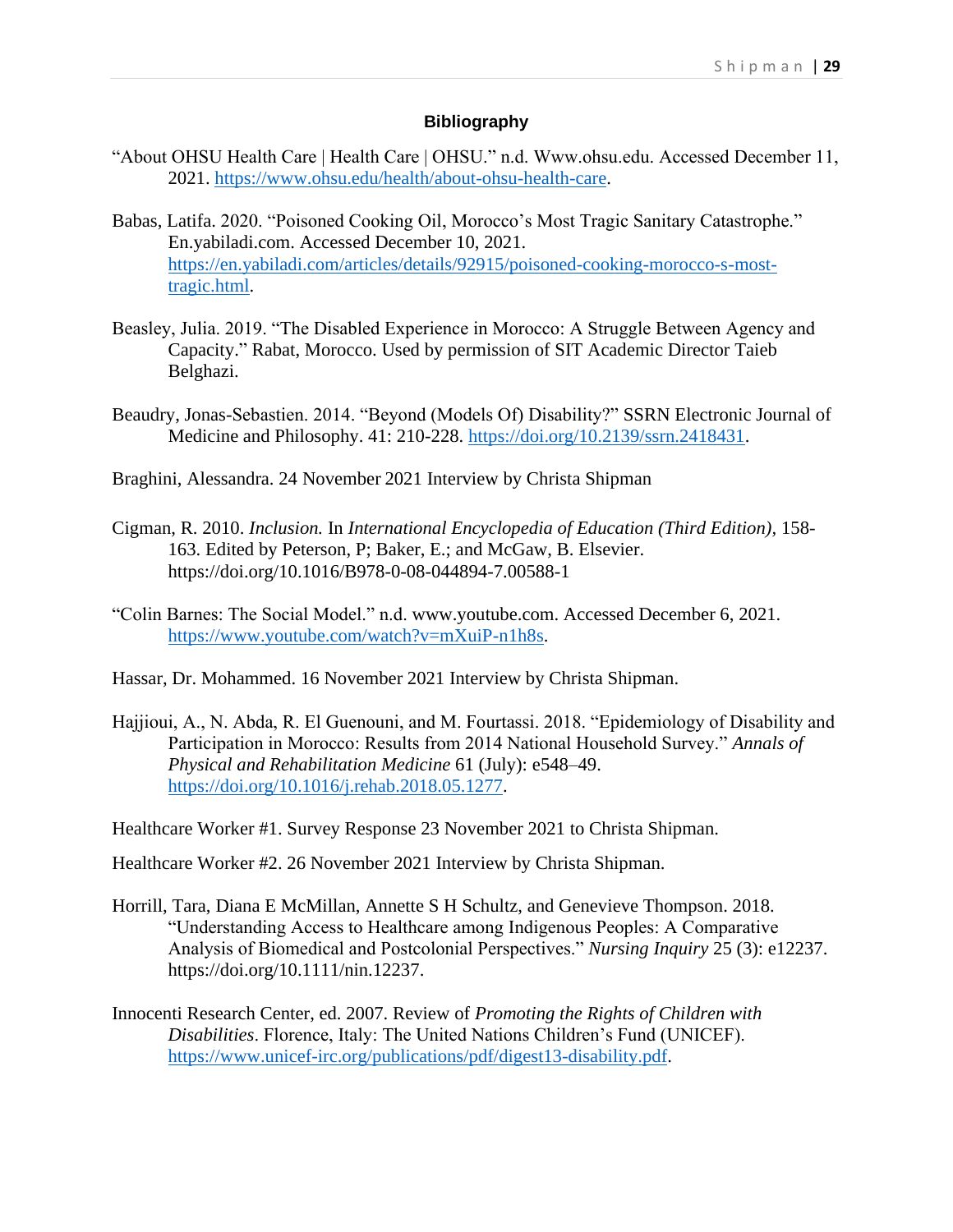- "International Day of People with Disability: INDH Reinforces Mobilization to Provide Care to the Disabled | MapNews." 2021. Www.mapnews.ma. Accessed December 10, 2021. https://www.mapnews.ma/en/actualites/social/international-day-people-disability-indhreinforces-mobilization-provide-care.
- "Introducing the Human Rights Model of Disability." 2019. Disability Advocacy Resource Unit (DARU). January 30, 2019. http://www.daru.org.au/how-we-talk-about-disabilitymatters/introducing-the-human-rights-model-of-disability.
- Kheirallah, Mounir. 7 December 2021 Interview by Christa Shipman.
- *Morocco's Constitution of 2011*. 2012. https://www.constituteproject.org/constitution/Morocco\_2011.pdf?lang=en.
- "Movement Mourns Father of Social Model." 2011. Disability News Service. December 3, 2011. https://www.disabilitynewsservice.com/movement-mourns-father-of-social-model/.
- Nations, United. 2014. "CRPD List of Countries: Convention, Optional Protocol Signatures, Ratifications." Disabled World. Disabled World. September 22, 2014. https://www.disabled-world.com/disability/discrimination/crpd-milestone.php.
- NGO #2. 2 December 2021 Survey Response to Christa Shipman
- NGO Centre Social Kariat (CSK). 6 December 2021 Phone Interview by Christa Shipman.
- Participant #1. 24 November 2021 Interview by Christa Shipman.
- Participant #2. 26 November 2021 Interview by Christa Shipman.
- Participant #3. Phone Interview 7 December 2021 by Christa Shipman.
- Pitkin Derose, Kathryn, and Danielle M. Varda. 2009. "Social Capital and Health Care Access." *Medical Care Research and Review* 66 (3): 272–306. https://doi.org/10.1177/1077558708330428.
- Review of *Enquete Nationale Sur Le Handicap 2014*. 2015. Royaume de Maroc Ministère de la Solidarité de la Femme de la Famille et de Développement Social. https://www.men.gov.ma/Ar/Documents/Rech-Nat2-FBilan-fr.pdf.
- Segalla, Spencer D. "Poison, Paralysis, and the United States in Morocco, 1959." In *Empire and Catastrophe: Decolonization and Environmental Disaster in North Africa and Mediterranean France since 1954*, 78–107. University of Nebraska Press, 2020. http://www.jstor.org/stable/j.ctv10crdt6.7.
- Shakespeare, Tom. *The Social Model of Disability.* 2010. In *The Disability Studies Reader*, 266- 73. Edited by Lennard J. Davis. New York: Routledge, 2010. Print. (Pre-print copy.)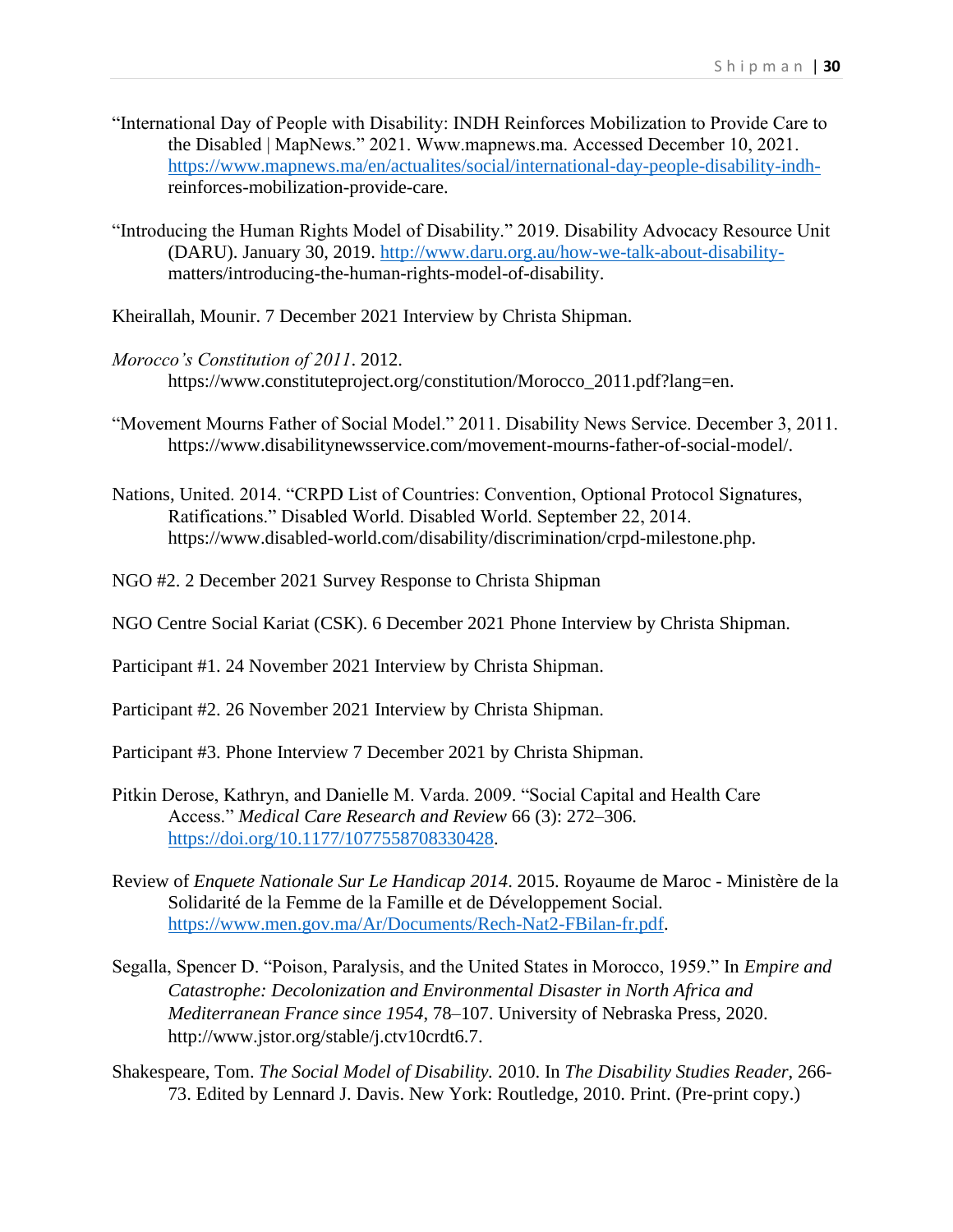- "The Social Model of Disability | Information Technology Systems and Services." n.d. Itss.d.umn.edu. Accessed December 6, 2021. https://itss.d.umn.edu/articles/a11y-socialmodel-disability.
- Trani, Jean-Francois, Parul Bakhshi, Derek Brown, Dominique Lopez, and Fiona Gall. 2018. "Disability as Deprivation of Capabilities: Estimation Using a Large-Scale Survey in Morocco and Tunisia and an Instrumental Variable Approach." *Social Science & Medicine* 211 (August): 48–60. https://doi.org/10.1016/j.socscimed.2018.05.033.
- World Health Organization. 2011. Review of *World Report on Disability,* 1-17*.*  https://wwww.who.int/disabilities/world\_report/2011/chapter1.pdf.
- World Health Organization. 2021. "Disability." www.who.int. 2021. https://www.who.int/healthtopics/disability#tab=tab\_1.
- Yassine, Benargane. 2013. Review of *Appel à La Mise En Place d'Une Stratégie En Faveur Des Personnes Handicapées*. *Au Fait Newspaper*, January 17, 2013. https://www.moroccofoundation.org/appel-a-la-mise-en-place-dune-strategie-en-faveur-des-personneshandicapees.html.